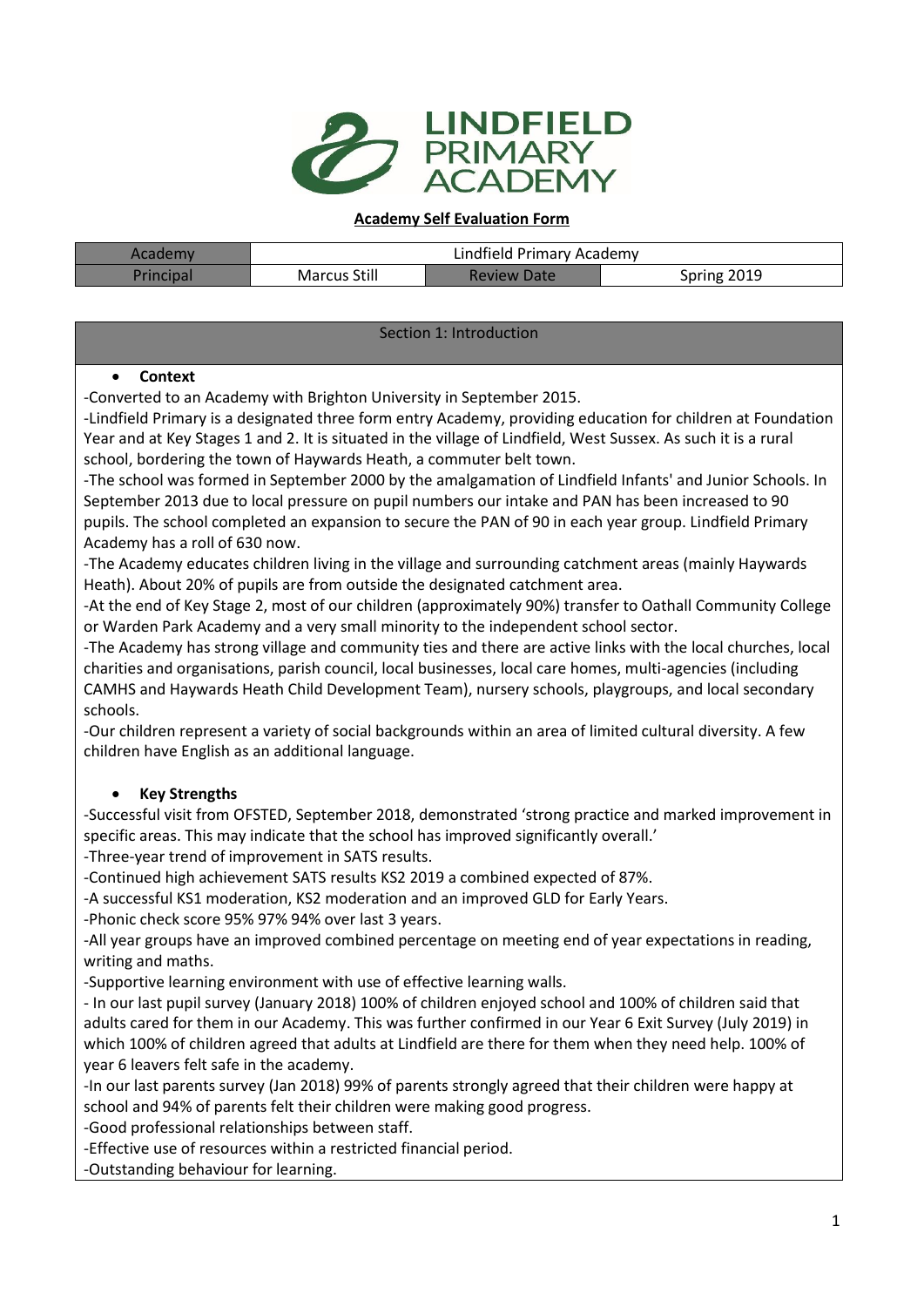-Good attendance of 96.8% for the Academy over 2018-19.

-Attendance for Autumn Term 2018 was 97.7%. Despite a significant sickness bug, overall attendance by the end of the Spring Term was still 96.6% Summer Term attendance was 97.4%.

-Ongoing review of our creative curriculum, which strives to be relevant, aspirational, varied and engaging and so inspire children's love of learning. It continues to develop English skills and promotes key quality texts to support the progress in reading and writing. Learning Journals, Science and English book scrutiny celebrate the importance of writing across the different subjects. This was praised during our September 2018 OFSTED visit.

# • **Areas for Improvement 2018-19**

Key Target 1-Maintain a high standard of quality first teaching throughout the academy. Key Target 2-To maintain the significant improvement in results in English and mathematics. Key Target 3-To further develop SEN provision to ensure the best progress for pupils. Key Target 4-To maintain and develop our engaging, broad and balanced curriculum.

• **Areas for Improvement 2019-20**

**Key Target 1- To continue to enrich children's Knowledge and Understanding through a rich, broad and balanced curriculum.**

**Key Target 2- To ensure a rigorous approach to early reading and strengthen learners' confidence, fluency and enjoyment in reading and writing across the curriculum.**

**Key Target 3- Resilience and Rise- To ensure SEND children are supported in developing good selfregulation, make progress and achieve the very best outcomes.**

**Key Target 4- To ensure stretch, challenge, ambition and achievement for more able pupil premium children.**

|                            | Section 2: Areas for whole school development                                      |
|----------------------------|------------------------------------------------------------------------------------|
|                            |                                                                                    |
| <b>Key Target 1</b>        | Despite praise for the curriculum in Ofsted feedback, leadership want to           |
| To continue to enrich      | continue to develop the curriculum. Specific subjects will be in focus this        |
| children's Knowledge       | year.                                                                              |
| and Understanding          | Curriculum review focus will include:                                              |
| through a rich, broad      | -Curriculum Intent                                                                 |
| and balanced               | -Curriculum Implementation                                                         |
| curriculum.                | -Curriculum Impact                                                                 |
| Focus: MFL,                | -knowledge passports                                                               |
| <b>COMPUTING, HISTORY,</b> | -pupil voice and work                                                              |
| <b>GEOGRAPHY and</b>       | -wider curriculum assessment                                                       |
| <b>SCIENCE</b>             | -subject leader development                                                        |
|                            |                                                                                    |
| <b>Key Target 2</b>        | Continue to develop a love of reading for pleasure across the academy.             |
| To ensure a rigorous       | Revisit training of all staff in teaching of phonics and early reading strategies. |
| approach to early          | Maintain standards above national.                                                 |
| reading and strengthen     | To further develop use of the library to                                           |
| learners' confidence,      |                                                                                    |
| fluency and enjoyment      |                                                                                    |
| in reading and writing     |                                                                                    |
| across the curriculum.     |                                                                                    |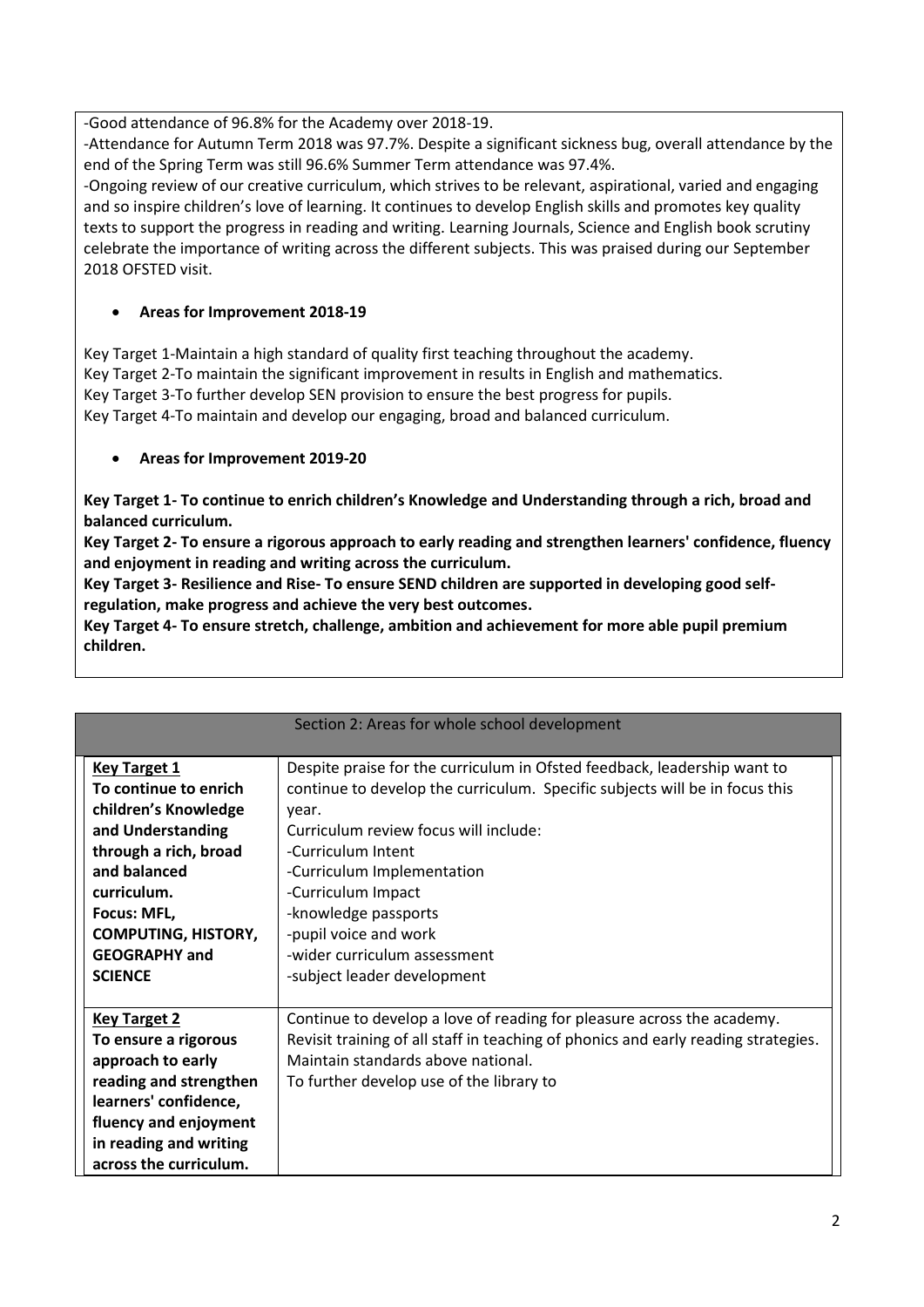| <b>Key Target 3</b>           | An academy wide commitment to SEND pupils being in the best position to     |
|-------------------------------|-----------------------------------------------------------------------------|
| <b>Resilience and Rise-To</b> | learn.                                                                      |
| ensure SEND children          | Development of 'Learning Sequences' to enable clear steps and progress of   |
| are supported in              | SEN - particular focus on Year 5 group working below age related            |
| developing good self-         | expectation.                                                                |
| regulation, make              | Enable children to develop skills to be successful in their future lives by |
| progress and achieve the      | developing their emotional literacy.                                        |
| very best outcomes            |                                                                             |
| <b>Key Target 4</b>           | Provision for and monitoring of PP more able.                               |
| To enable stretch,            | Further enhance the provision for more able children                        |
| challenge, ambition and       | Enrichment program extended across the academy.                             |
| achievement for more          | Focus on extending early finishers/more able to deepen knowledge.           |
| able pupil premium            | Development of more able PP provision across the curriculum.                |
| children                      |                                                                             |

Section 3: Progress made by the school on 'Next steps for School' from the last Full OFSTED Inspection (September 2018)

## Next Steps for School

-the quality of teaching is consistently strong across all classes in KS1

- Focus on sharing good practice in KS1 and the development of effective transition plans. IRIS:
	- Regular IRIS/Coaching Twilight sessions have empowered staff to self-reflect and share/develop best practice.

Regular and rigorous observations:

• Through the use of focus driven lesson observations, teachers have developed their practice and enhanced the learning of their pupils. The percentage of major strengths observed within lessons significantly increased between Autumn and Summer across the whole school.

#### Deployment of staffing:

• Well-managed placement of new staff with experienced professionals ensured that consistency of teaching and learning was maintained in all year groups.

## Section 4: Overall Effectiveness

Summative grades

The Quality of Education: Outstanding

Behaviour and Attitudes: Outstanding

Personal Development: Outstanding

Leadership and Management: Outstanding

Early years Education: Outstanding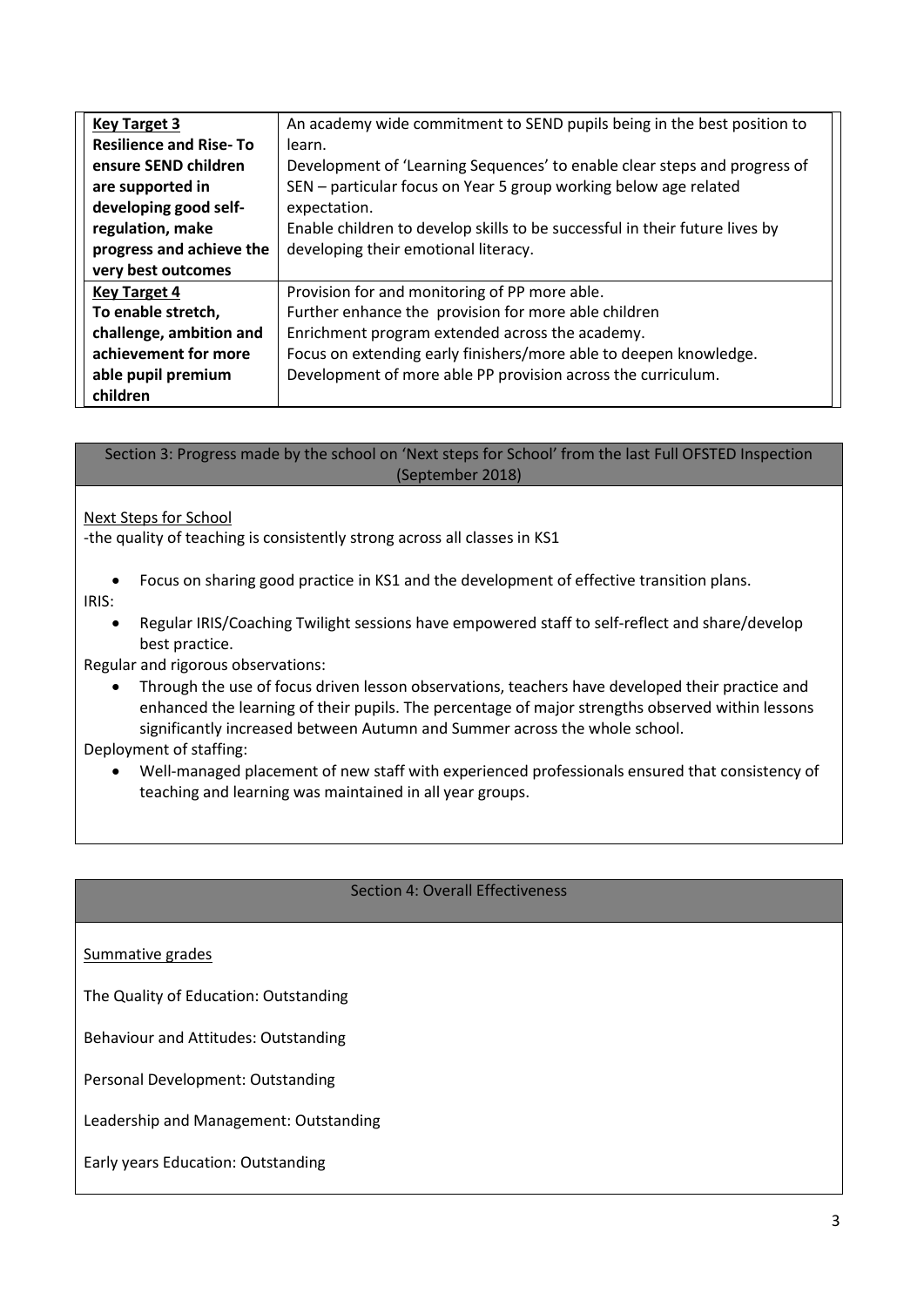## **SEF Grade: OUTSTANDING**

### **Key Strengths**

Our curriculum was highly praised by OFSTED Sept 2018. 'School leaders have revised the curriculum to provide rich and meaningful experiences for pupils.'

## **Intent:**

-Our curriculum intent starts with our vision: 'We seek to encourage all of our children to be confident, secure, caring individuals who achieve personal success and develop a lifelong love of learning,' and is developed through our 7 values: perseverance, independence, teamwork, celebration, enthusiasm, respect and success.

-The curriculum intent is bespoke to the Academy and has been developed around the needs and experiences of our children. The curriculum is underpinned by skills and relevant knowledge, with clear continuity and progression. At the heart of the curriculum is the need to provide children with real, first hand experiences.

-SEND and disadvantaged children are incorporated into our whole academy curriculum approach and achieve well.

-We prioritise encouraging pupils to ask questions to foster their curiosity and enthusiasm for learning. Questioning and discussion promote learning with notable impact on the quality of learning.

-Our broad and ambitious curriculum is designed to ensure that all pupils, including those who are vulnerable or disadvantaged, have opportunities to experience the cultural capital which will allow them to succeed.

-We recognise the importance of children developing an understanding of their own learning process (metacognition) and therefore as an Academy we timetable periods for children to Review and Reflect on their learning through the 'Crystal Ball' moments.

-Children leave our Academy as confident, secure and caring individuals. Please see our Curriculum Intent Statement.

-Teachers are skilled in providing learning sequences which are then adapted to ensure no child is left behind including those with SEND or who are disadvantaged.

## **Implementation:**

-OFSTED, September 2018, wrote that teachers 'have a good knowledge of the subjects they teach and ask probing questions that help build pupils' knowledge and deepen their understanding.'

-The teaching of reading and writing is outstanding and a major strength of the Academy. In EYFS and KS1 a wide and appropriate range of systematic reading strategies are used including RWInc phonics.

-The teaching of maths is outstanding and continues to improve. Our curriculum is systematic and builds on previous learning enabling children to be fluent mathematicians who are confident when reasoning and problem solving.

-We ensure staff keep up to date and informed, regular staff meetings are held and a range of training courses are provided to ensure teachers have the very highest subject knowledge. With Teacher Workload in mind, time is allocated for teachers to complete tasks.

- Teachers plan astutely and set challenging tasks based on systematic, accurate assessment of pupils' prior skills, knowledge and understanding. They use their expertise very effectively to deepen pupils' knowledge and understanding and to teach them the skills needed to learn for themselves and become increasingly independent.

- Teaching assistants are used effectively to deliver classroom support and intervention programmes that contribute to high standards and achievement.

-Regular home learning is set to enhance the quality of learning. (Homework Policy 2018)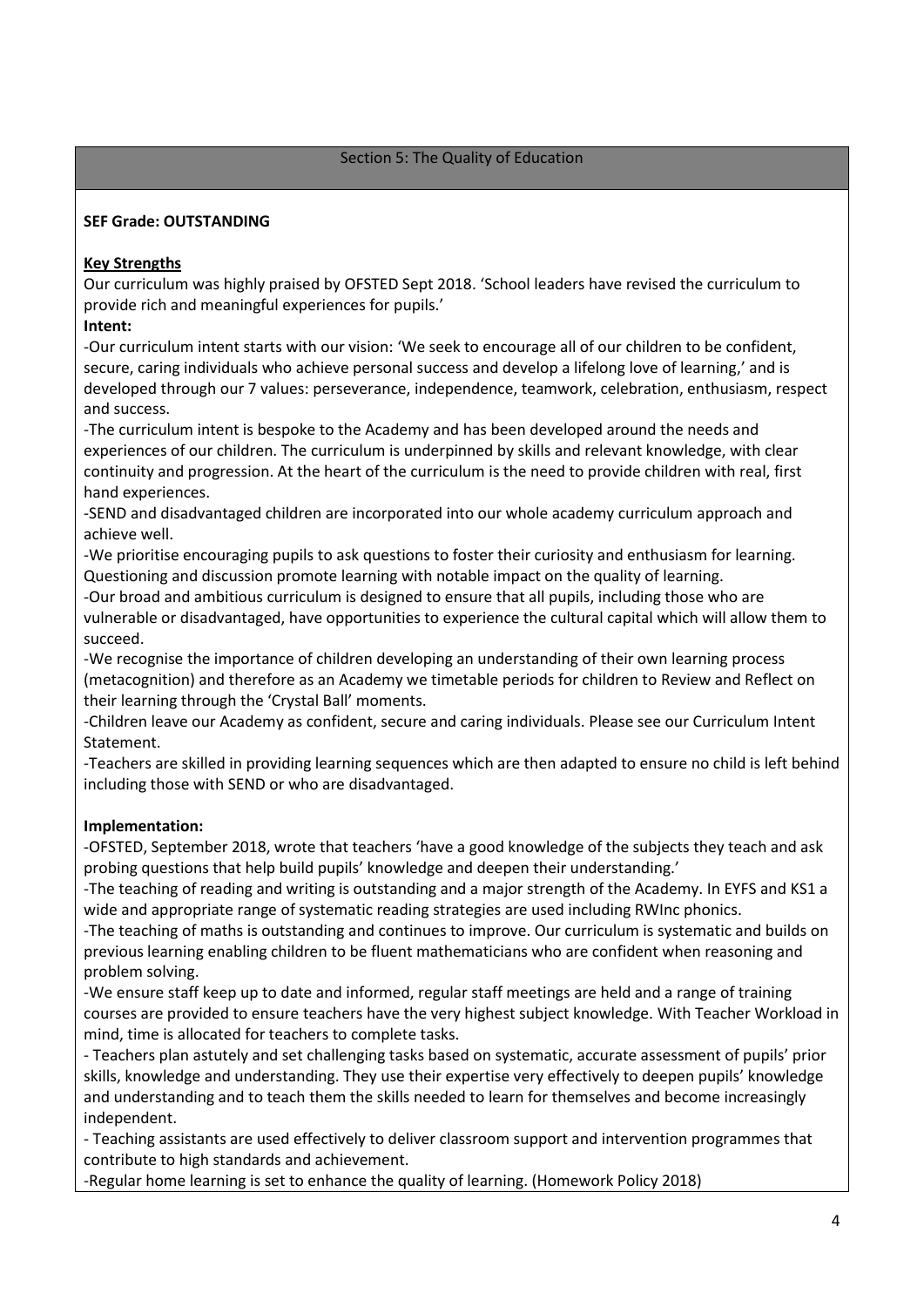-.The excellent level of differentiation ensures that School SEN pupils have work that is well matched to their needs . Teaching promotes perseverance, confidence and independence.

-Within Maths, we have implemented a new curriculum, developed regular fluency time and continued to provide opportunities for children to be challenged.

-Pupils work in a variety of classes, mixed ability, ability, across year group, across KS groups for a variety of lessons, this enables them to work together and collaborate.

-Curriculum focus weeks, where children have had the opportunity to work across year groups have been very successful. E.g. Arts week, STEM week, Book Week and World Arts Festival.

-Involvement in National/World events which include, World Book Day, National Letter writing week and World Internet Safety Day. LPA took part in one National Writing Competition and came first!

-Leaders expect and ensure the very highest levels of teacher literacy skills to ensure pupils are immersed with accurate speech and a wide range of vocabulary throughout their time in the academy.

-Writing and Maths moderation ensure staff focuses on consistency across year groups and progression across the Academy. Use of exemplification materials for staff meeting moderation.

-Constructive feedback is regularly given to pupils which is of high quality, leading to high levels of engagement and interest.

-Regular feedback ensures pupils know how well they are doing, any misconceptions are quickly addressed and pupils know what they need to do next to improve.

-Use of national frameworks enable pupils to assess their own learning and next steps.

-Silver Arts Mark and Platinum School Games Kite Mark have been gained. They have all been implemented through a cross Key Stage approach and therefore have had greater impact.

-Extra-curricular before and after school clubs include a wide of range activities e.g. art, dance, sport, music and coding.

-Forest Schools programme enhances the Science and DT curriculum for all Year 4 children.

-Structured Read, Write Inc. phonics programme with proven results. Phonics and early reading

development training was a focus of INSET in September 2019. Children are regularly assessed, fast-tracked if necessary and those not making progress are identified and interventions provided.

**-**Intervention programmes delivered across the school to support identified children in making developments to close the gap between them and their peers.

-Year 2, 5 and 6 booster groups in Writing and Maths are taking place.

-Personalised learning is evidenced through differentiation and use of ILPs.

-Digital Leaders have been appointed and have been specially trained to develop E Safety learning.

## **Impact:**

-The Academy has a very effective policy and strategy for assessing, recording and reporting pupils' progress and evaluating impact.

-A focus on assessment for learning has had a positive impact on teachers' planning which is clearly focused on learning outcomes and success criteria. Pupils benefit from shared understanding of objectives and the increased use of self and peer evaluation.

-Self and peer assessment has strengthened pupils' knowledge and understanding of what the next steps are in their learning and pupils are able to articulate these.

- Pupils make accelerated progress.

-The Academy's assessment for learning processes are robust with internal moderation of teacher assessment informing pupil attainment which is tracked and analysed to identify under achievement. This informs the intervention provision map for reading, writing and maths.

-Academy data is consistently above national.

-External moderation has supported judgements with Year 6 Writing Moderators stating that the approach to teaching writing and the children's work is the 'exception to the norm' (June 2019).

-Pupils leave the academy with the knowledge and skills required for future learning and success.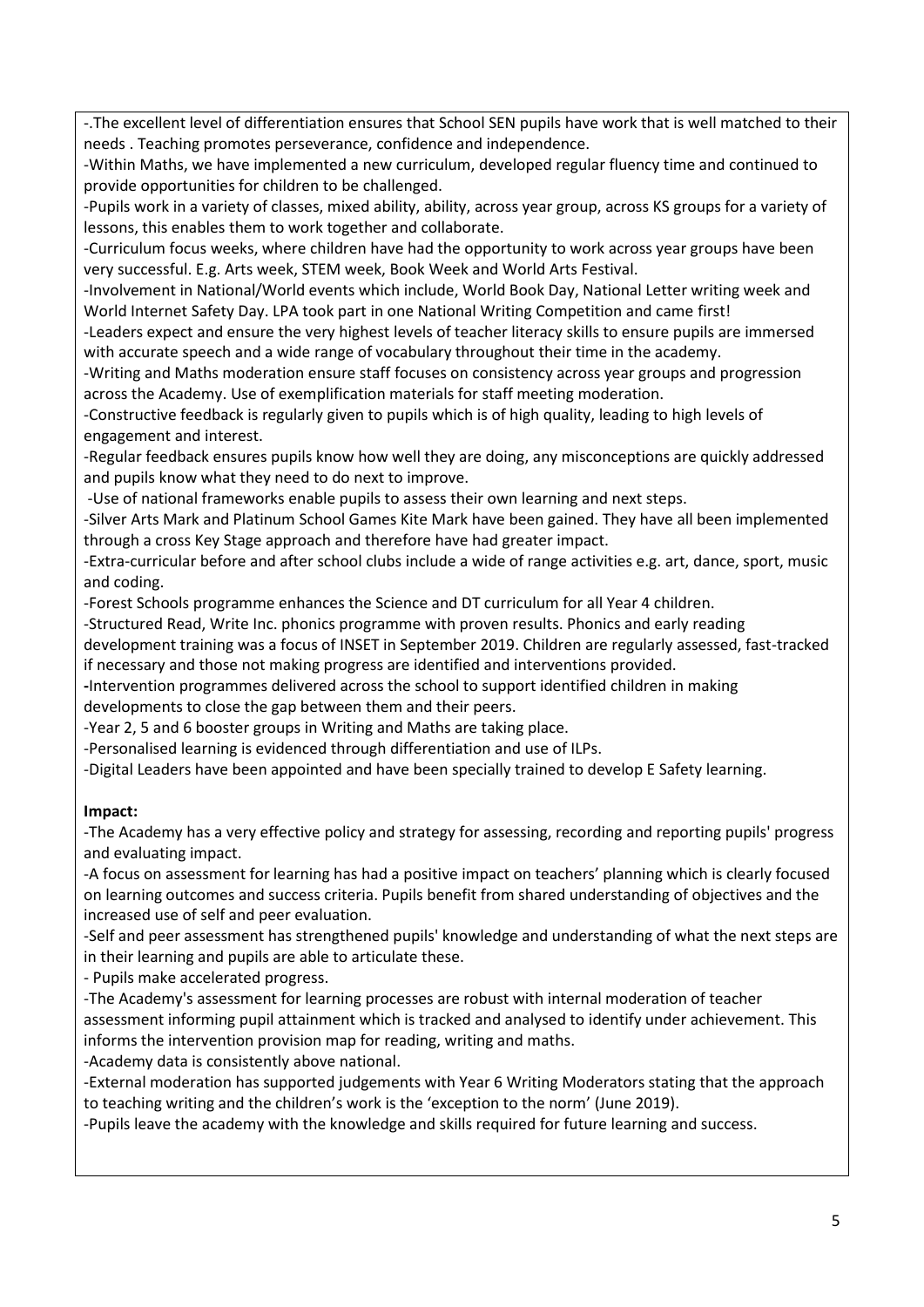### **Areas for Development:**

- Continue to challenge more able pupils in lessons.

-Continue to review the Curriculum ensuring Intent, Implementation and Impact are clearly communicated and understood.

-To achieve 85% meeting end of year expectation combined, across the year groups.

-Ensure that Reading, Writing and Mathematics continue to be seen as fundamental to every pupil's success. -To embed coaching within IRIS ensuring whole school teacher professional development.

-Ensure that all our children continue to have a love of learning and a thirst for knowledge.

-Further develop links made with Oathall across all curriculum subjects.

-Staff meeting time allocated for teachers to develop knowledge passports for geography, history and science in order to support skills planning.

### Impact-Outcomes

# **STANDARDS**

## **KS2**

## **Maths**:

In 2019 97% (National 75%) achieved the expected standard and 59% achieved a high standard. The average scaled score is 110

In 2018 96% (National 74%) achieved the expected standard and 47% achieved a high standard.

Our maths progress score 2018 was 4.2. The average scaled score 109.

In 2017 74% (National 75%) achieved the expected standard and 22% achieved a high standard. Our maths progress score was 3.7. The average scaled score 104.

## **Reading**:

In 2019 90% (National 75%) achieved the expected standard and 49% achieved a high standard. The average scaled score is 108

In 2018 91% (National 75%) achieved the expected standard and 44% achieved a high standard. Our reading progress score was 2.4. The average scaled score 108.

In 2017 79% (National 71%) achieved the expected standard and 38% achieved a high standard. Our reading progress score was 2.5. The average scaled score 107.

## **Writing**:

In 2018 91% (National 78%) achieved the expected standard and 23% achieved a high standard. Our writing progress score was 0.2.

In 2017 81% (National 76%) achieved the expected standard and 11% achieved a high standard. Our writing progress score was -0.1.

In 2016 57% (National 74%) achieved the expected standard and 8% achieved a high standard. Our writing progress score was 0.5.

## **GPS**:

In 2019 93% (National 78%) achieved the expected standard and 62% achieved a high standard.

The average scaled score 110

In 2018 92% (National 78%) achieved the expected standard and 49% achieved a high standard. The average scaled score 109.

In 2017 84% (National 77%) achieved the expected standard and 42% achieved a high standard. The average scaled score 108.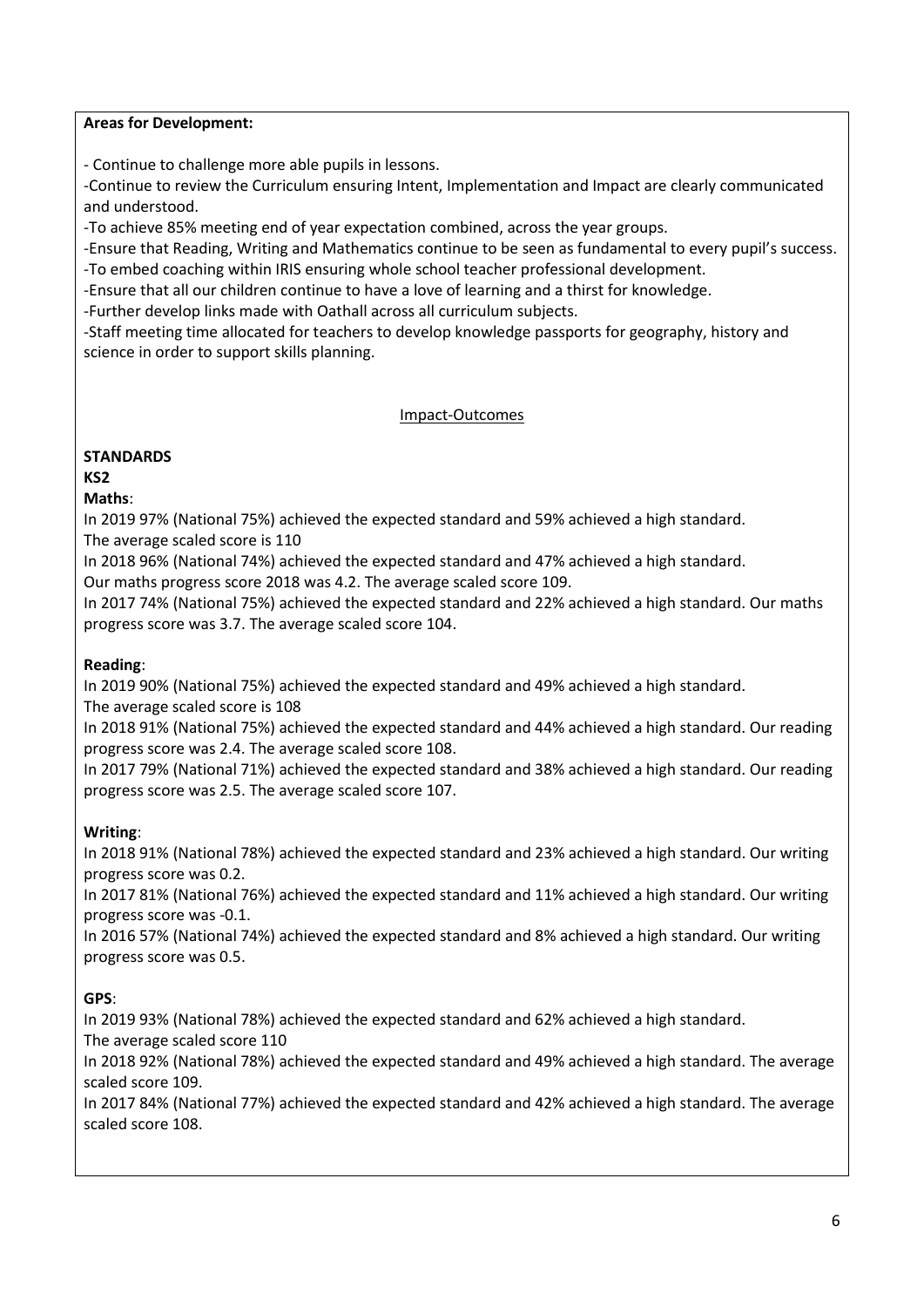# **Combined Reading, Writing and Maths score**:

2019: 87% (National 65%) 2018: 85% (National 64%) 2017: 63% (National 61%)

# **KS1**

Reading:

In 2019 91% (National 75%) were working at the expected level or above. 30% of children were working at GD.

In 2018 88% (National 76%) were working at the expected level or above. 29% of children were working at GD.

In 2017 87% (National 76%) were working at the expected level or above. 29% of children were working at GD.

Writing:

In 2019 88% (National 70%) were working at the expected level or above. 19% of children were working at GD.

In 2018 86% (National 70%) were working at the expected level or above. 20% of children were working at GD.

In 2017 74% (National 68%) were working at the expected level or above. 17% of children were working at GD.

Maths:

In 2019 88% (National 76%) were working at the expected level or above. 26% of children were working at GD.

In 2018 87% (National 76%) were working at the expected level or above. 26% of children were working at GD.

In 2017 86% (National 75%) were working at the expected level or above. 24% of children were working at GD.

## **Year 1 Phonics Check**

In 2019 94% of children in a cohort of 89 passed the phonics check In 2018 97% of children in a cohort of 90 passed the phonics check In 2017 95% (National 81%) of children in a cohort of 90 passed the phonics check 95% of boys passed the check / 96% of girls passed the check

## **GLD**

2018/19 GLD= 82% 2017/18 GLD= 80% 2016/17 GLD= 74% (71% national)

## **KS2 Disadvantaged**

Year 6 Results for PP (4 children)

|         | <b>Test Scaled Scores</b> |          |         |  |  |  |  |  |  |  |  |
|---------|---------------------------|----------|---------|--|--|--|--|--|--|--|--|
|         | < 100                     | $100+$   | $110+$  |  |  |  |  |  |  |  |  |
| Reading |                           | 4 (100%) | 1(25%)  |  |  |  |  |  |  |  |  |
| Writing |                           | 4 (100%) | 1 (25%) |  |  |  |  |  |  |  |  |
| Maths   |                           | 4 (100%) | 1(25%)  |  |  |  |  |  |  |  |  |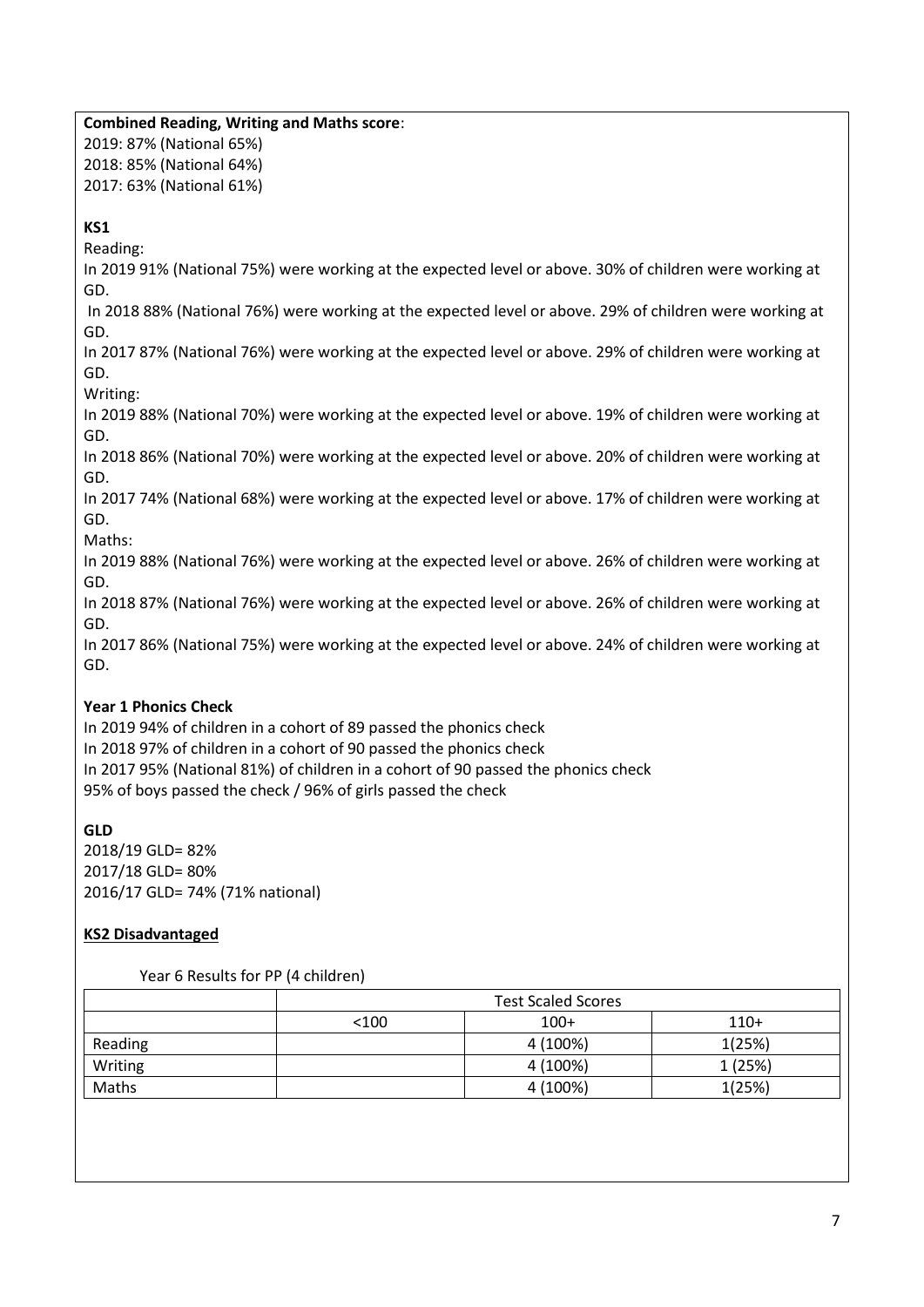## **KS1 Disadvantaged 5 children**

Reading 4 children =80%

Writing 4 children = 80%<br>Maths 4 children = 80%  $4$  children = 80%

# **GLD**

Reception Results for PP (5 children) – 80%

| Target Tracker                |                | Progress Breakdown<br>Y2, Y3, Y4, Y5, Y6 - All SEN (62 pupils) | 15 July 2019<br>Sum2 2017-18 to Sum2 2018-19 |              |  |
|-------------------------------|----------------|----------------------------------------------------------------|----------------------------------------------|--------------|--|
| All Pupils (62 pupils)        | <b>Reading</b> | <b>Writing</b>                                                 | <b>Mathematics</b>                           | Average      |  |
| Progressed by 6 steps or more | 48 (77.4%)     | 45 (72.6%)                                                     | 49 (79.0%)                                   | 47.3 (76.3%) |  |
| Progressed by 5 steps         | 8(12.9%)       | 10 (16.1%)                                                     | 8 (12.9%)                                    | 8.7 (14.0%)  |  |
| Progressed by 4 steps         | 4(6.5%)        | $2(3.2\%)$                                                     | 2(3.2%)                                      | 2.7(4.3%)    |  |
| Progressed by 3 steps         | 1(1.6%)        | $2(3.2\%)$                                                     | 2(3.2%)                                      | 1.7(2.7%)    |  |
| Progressed by 2 steps         | $0(0\%)$       | 1(1.6%)                                                        | $0(0\%)$                                     | 0.3(0.5%)    |  |
| Progressed by 1 step          | $0(0\%)$       | 1(1.6%)                                                        | $0(0\%)$                                     | 0.3(0.5%)    |  |
| No steps progress             | $0(0\%)$       | $0(0\%)$                                                       | $0(0\%)$                                     | $0.0(0\%)$   |  |
| Regressed                     | $0(0\%)$       | $0(0\%)$                                                       | $0(0\%)$                                     | $0.0(0\%)$   |  |
| <b>Missing Data</b>           | 1(1.6%)        | 1(1.6%)                                                        | 1(1.6%)                                      | 1.0(1.6%)    |  |

## **KS2 SEN Progress**

| Progress Breakdown                             |  |  |  |  |  |  |  |
|------------------------------------------------|--|--|--|--|--|--|--|
| Y2, Y3, Y4, Y5, Y6 - Pupil Premium (26 pupils) |  |  |  |  |  |  |  |

17 July 2019

Sum2 2017-18 to Sum2 2018-19

| All Pupils (26 pupils)        | <b>Reading</b> | <b>Writing</b> | <b>Mathematics</b> | Average      |
|-------------------------------|----------------|----------------|--------------------|--------------|
| Progressed by 6 steps or more | 23 (88.5%)     | 24 (92.3%)     | 24 (92.3%)         | 23.7 (91.0%) |
| Progressed by 5 steps         | $1(3.8\%)$     | 1(3.8%)        | 1(3.8%)            | $1.0(3.8\%)$ |
| Progressed by 4 steps         | 1(3.8%)        | $0(0\%)$       | $0(0\%)$           | 0.3(1.3%)    |
| Progressed by 3 steps         | 0(0%           | $0(0\%)$       | $0(0\%)$           | 0.0(0%       |
| Progressed by 2 steps         | $0(0\%)$       | $0(0\%)$       | $0(0\%)$           | $0.0(0\%)$   |
| Progressed by 1 step          | $0(0\%)$       | $0(0\%)$       | $0(0\%)$           | $0.0(0\%)$   |
| No steps progress             | $0(0\%)$       | $0(0\%)$       | $0(0\%)$           | $0.0(0\%)$   |
| Regressed                     | $0(0\%)$       | $0(0\%)$       | $0(0\%)$           | $0.0(0\%)$   |
| <b>Missing Data</b>           | 1 (3.8%)       | 1(3.8%)        | 1(3.8%)            | 1.0(3.8%)    |

## **Year 6 results SEND** 10 children

|         |                        | <b>Test Scaled Scores</b> |         |         |  |  |  |  |  |  |  |  |
|---------|------------------------|---------------------------|---------|---------|--|--|--|--|--|--|--|--|
|         | Other - not<br>applied | < 100                     | $100+$  | $110+$  |  |  |  |  |  |  |  |  |
| Reading | 1(10%)                 | 4 (40%)                   | 5(50%)  | 3(30%)  |  |  |  |  |  |  |  |  |
| Writing | 1(10%)                 | $3(30.0\%)$               | 6(60%)  | 3(30%)  |  |  |  |  |  |  |  |  |
| Maths   | 1(10%)                 | 1(10%)                    | 8 (80%) | 4 (40%) |  |  |  |  |  |  |  |  |

## **Prior Attainment 2018**

**Reading**

25% (57%) of pupils with low prior attainment reaching the expected standard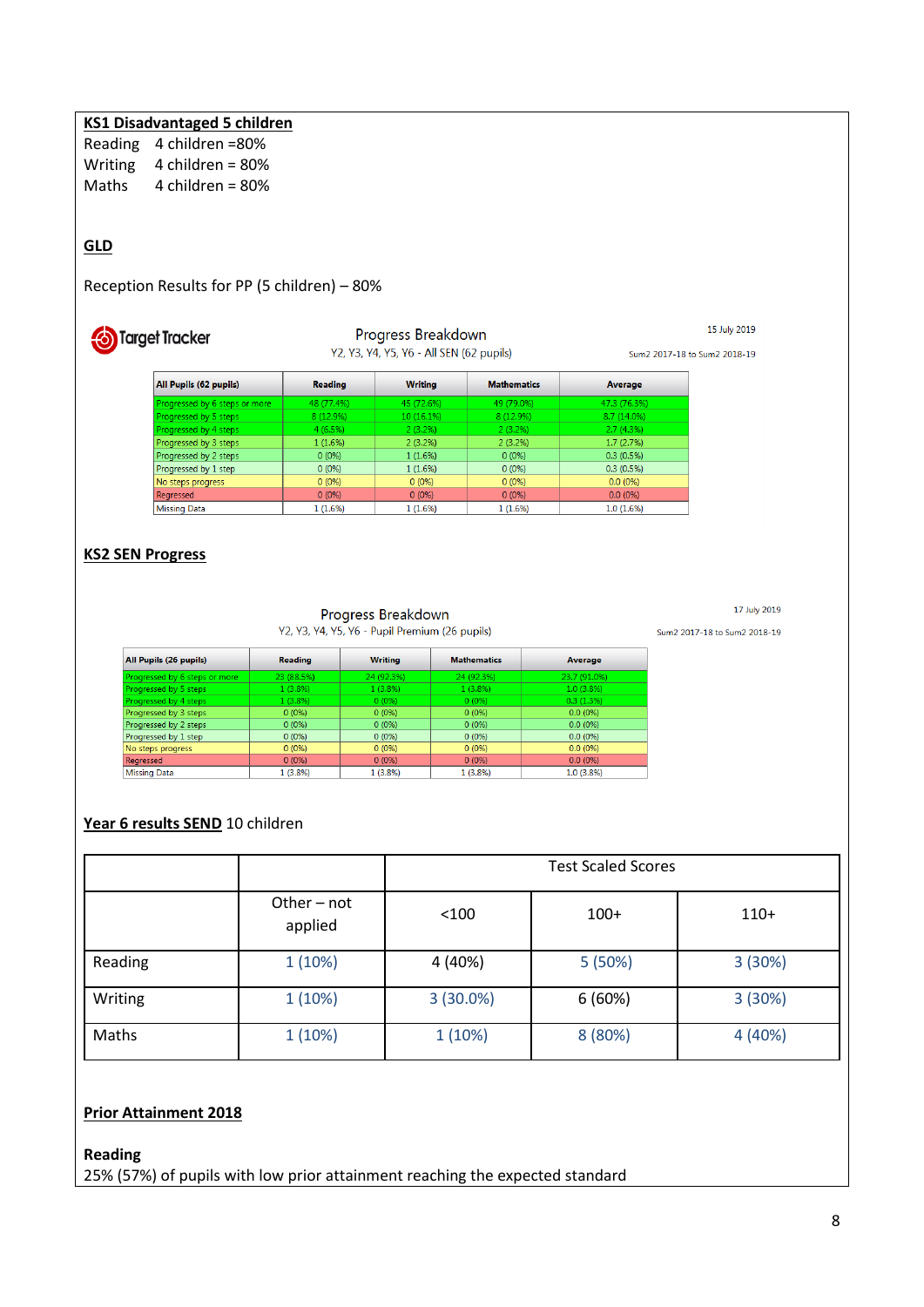0% (14%) of pupils with low prior attainment achieving a high score 91% (89%) of pupils with medium prior attainment reaching the expected standard 29% (24%) of pupils with medium prior attainment achieving a high score 100%(100%) of pupils with high prior attainment reaching the expected standard 84% (79%) of pupils with high prior attainment achieving a high score

## **Writing**

25%(29%) of pupils with low prior attainment reaching the expected standard 0%(0%) of pupils with low prior attainment working at greater depth 88%(97%) of pupils with medium prior attainment reaching the expected standard 3%(3%)of pupils with medium prior attainment working at greater depth 100%(100%) of pupils with high prior attainment reaching the expected standard 58%(57%) of pupils with high prior attainment working at greater depth

#### **Maths**

50%(71%) of pupils with low prior attainment reaching the expected standard 0%(0%) of pupils with low prior attainment achieving a high score 100%(97%) of pupils with medium prior attainment reaching the expected standard 53%(24%) of pupils with medium prior attainment achieving a high score 100%(100%) of pupils with high prior attainment reaching the expected standard 79%(89%) of pupils with high prior attainment achieving a high score

### **GPS**

25%(43%) of pupils with low prior attainment reaching the expected standard 0%(0%) of pupils with low prior attainment achieving a high score 97%(95%) of pupils with medium prior attainment reaching the expected standard 50%(30%) of pupils with medium prior attainment achieving a high score 100%(100%) of pupils with high prior attainment reaching the expected standard 89%(93%) of pupils with high prior attainment achieving a high score

#### **RWM**

25%(14%) of pupils with low prior attainment reaching the expected standard 0%(0%) of pupils with low prior attainment achieving a high score 85%(89%) of pupils with medium prior attainment reaching the expected standard 3%(3%) of pupils with medium prior attainment achieving a high score 100%(100%) of pupils with high prior attainment reaching the expected standard 53%(46%) of pupils with high prior attainment achieving a high score

|                              | Year 1              |     |      | Year 3<br>Year 2 |     |      | Year 4  |     |      | Year 5  |     |      | Year 6  |     |      |         |     |      |
|------------------------------|---------------------|-----|------|------------------|-----|------|---------|-----|------|---------|-----|------|---------|-----|------|---------|-----|------|
|                              | All                 | Boy | Girl | All              | Boy | Girl | All     | Boy | Girl | All     | Boy | Girl | All     | Boy | Girl | All     | Boy | Girl |
|                              |                     | s   | S    |                  | s   | s    |         | s   | s    |         | S   | s    |         | s   | s    |         | s   | s    |
|                              |                     |     |      |                  |     |      |         |     |      |         |     |      |         |     |      |         |     |      |
| Summer<br>17<br>Combine<br>d | 71<br>$\frac{9}{6}$ | 82% | 65%  | 69<br>%          | 68% | 70%  | 78<br>% | 75% | 81%  | 73<br>% | 74% | 72%  | 67<br>% | 62% | 73%  | 71<br>% | 70% | 73%  |
| Summer<br>18<br>Combine<br>d | 77<br>%             | 75% | 78%  | 78<br>%          | 82% | 73%  | 78<br>% | 77% | 81%  | 80<br>% | 75% | 86%  | 80<br>% | 78% | 82%  | 85<br>% | 79% | 90%  |
| Summer<br>19<br>Combine<br>d | 79<br>$\frac{9}{6}$ | 74% | 85%  | 82<br>%          | 81% | 83%  | 82<br>% | 89% | 75%  | 79<br>% | 77% | 82%  | 83<br>% | 76% | 91%  | 87<br>% | 85% | 89%  |

## **Age Related Combined Summer 2019**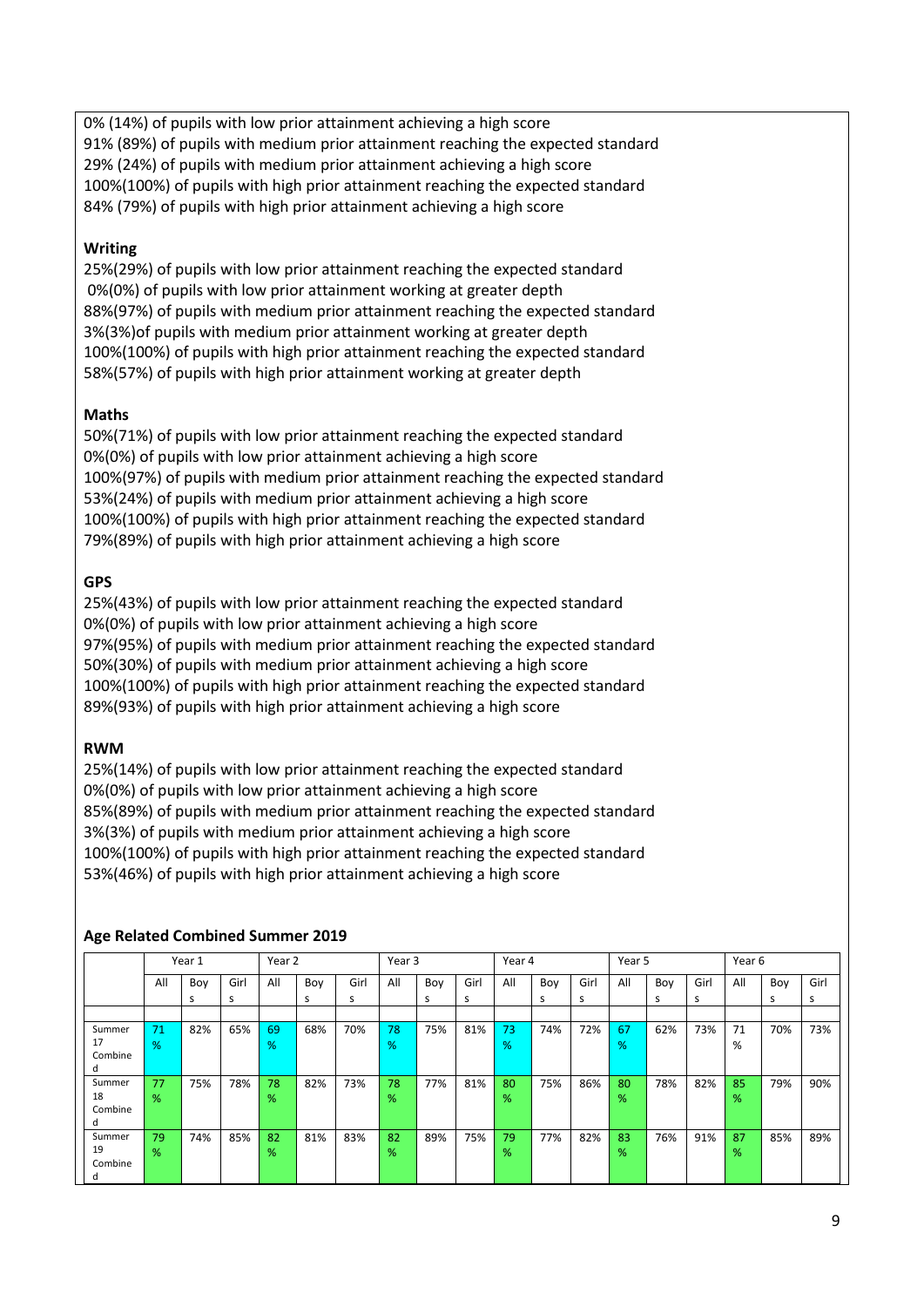## **Areas for Development:**

-Continue to ensure children make good progress and achieve the expected standard in all combined areasreading, writing and maths.

-Ensure that our disadvantaged children are both attaining and achieving at levels beyond those of comparable children nationally.

-Ensure current Year 6 are well prepared for SATS tests and identified groups supported in order to reach expected standard.

-Continue to build on good practice (data action plans)

-To monitor the progress of our more able groups.

## Section 6: Behaviours and Attitudes

### **SEF Grade: OUTSTANDING**

## **Key Strengths**

-OFSTED, September 2018, wrote 'there is a calm and orderly atmosphere that encourages high standards of behaviour and very positive attitudes to learning.'

-Our Values and our school charter of Rights and Responsibilities underpin and consolidate positive behaviour throughout the Academy. The Academy has a Good Behaviour Code and a Good Behaviour Policy. (reviewed July 2019)

-The Academy's Good Behaviour Policy clearly states expectations of all pupil behaviour together with the resulting consequences and sanctions. We provide an ethos where positive role models are praised and good behaviour reinforced and rewarded.

-Trend over time: Classroom observations over the past 3 years have judged children's behaviour and attitudes to be good or better in 100% of lessons. The overwhelming majority of pupils' behaviour is outstanding and this makes a significant contribution to the excellent ethos for learning.

-Trend over time: Behaviour was judged as 'outstanding' at the 2010 inspection and this was confirmed by the HMI subject inspection in October 2012. This has also been ratified by our Challenge Partner and the 2018 Inspection.

-Pupils feel safe in the Academy (100% agreed in Year 6 exit survey 2019).

-Whole school House Points System has a positive impact on behaviour and individual class reward systems support this.

-Weekly celebration assemblies and Termly Super Celebration Assemblies reward good behaviour and achievement

-Captain's Table on Friday lunchtime to promote outstanding work and behaviour.

-There are very few reports of bullying in the Academy. Any incidents are fully investigated, recorded electronically and dealt with promptly. Parents are informed of any serious incidents and every effort is made to resolve differences and steps are taken to ensure channels of communication are kept open for as long as it takes for the matter to be resolved. In our Academy, there is zero tolerance towards harassment, racism and bullying. (3 reported bullying incidents from 2018-19)

-An annual anti-bullying week supports children's well-being with displays and assemblies complement this. -An annual equality week develops children's tolerance and respect with displays and assemblies Demonstrating that the school believes difference is valued.

-Liaison with the Police Welfare Officer highlights strategies for older children dealing with cyber-bullying incidents and safe use of the internet.

-Positive Handling Plans. A large number of staff are trained and de-escalation strategies are in place for specific pupils.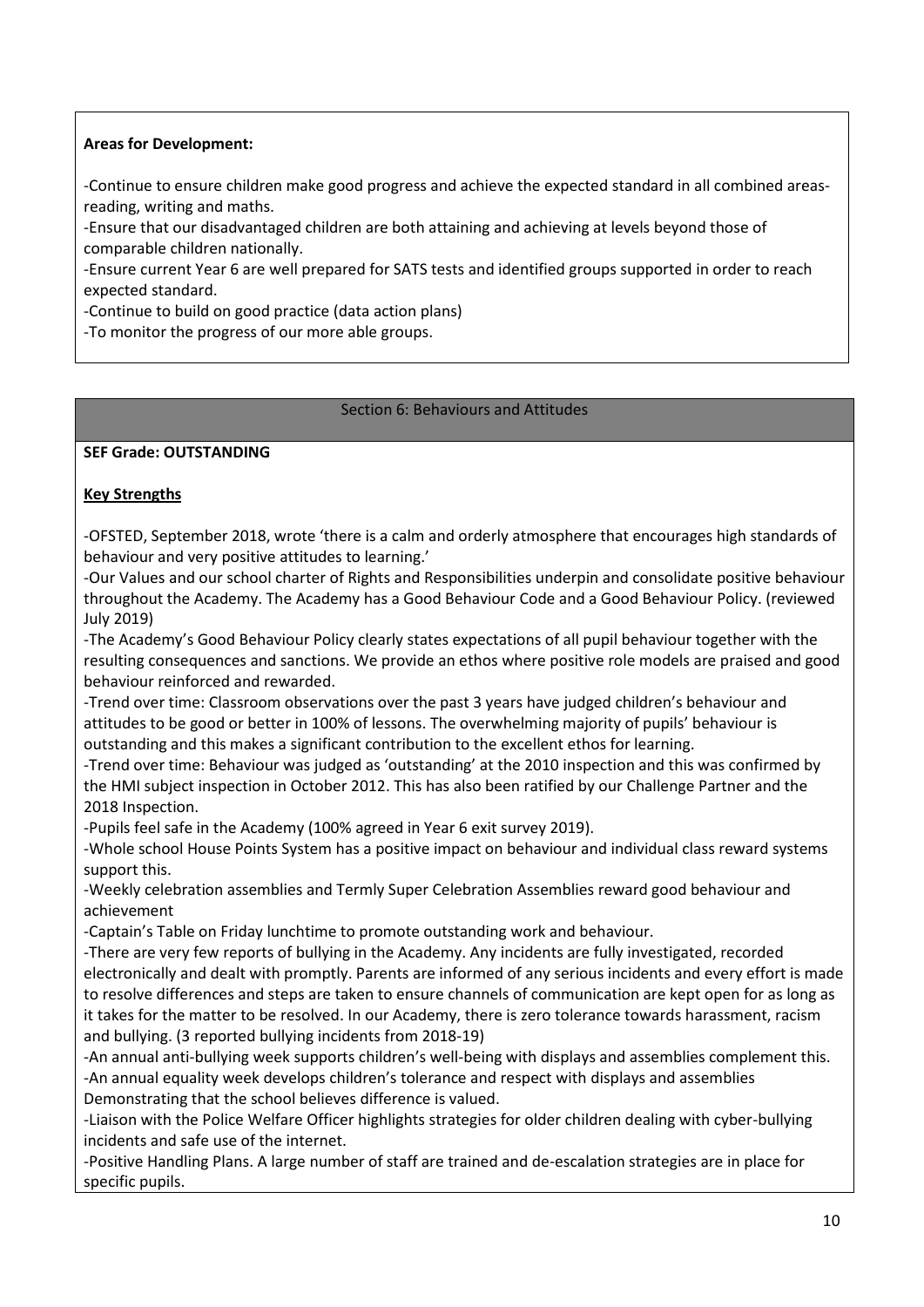-Pupils make a very positive contribution to a well ordered, safe school. Pupils know the importance of feeling safe and happy in the Academy. This includes the use of the Internet. The Internet user policy is regularly updated and children and parents sign an acceptable use agreement. As a result pupils are aware of the dangers of the internet/social media and are happy to share any rare incidents of inappropriateness with staff. There are appropriate rules for each year group. We participate in the annual e-safety week and have held an E Safety presentation for parents and information is on the Academy website.

-We have held full training on e-safety for all staff and the Local Board. .

-Children are encouraged to "tell" an adult or a friend of any concerns they have in relation to specific issues. -All members of staff on duty during playtimes wear a high visibility jackets to ensure all children can see a member of staff. Serious or repeated behaviour incidents are recorded and reported. Pupils struggling with playtimes are identified in all meetings and specific plans put in place to support them.

-Poor behaviour is tackled effectively by parents, carers and staff working together to develop an individual education plan encouraging independence and making the right choices to remain in school. Despite challenging behaviour from vulnerable pupils, through effective management and strategies there were no exclusions in 2018-19.

## *Case Study-Child B*

*1-1 support sometimes 3-1, reduced timetable, regular communication with parent, learning mentor intervention, risk assessments and behaviour plan, differentiated learning and specialist lunchtime provision.*

## **ATTITUDES**

-OFSTED, September 2018, wrote that children have 'examples of where their ideas have been listened to and they feel that they can approach all adults with any concerns or worries they may have.'

-Children show high levels of engagement, courtesy, collaboration and cooperation in and out of lessons. Pupils get on very well together in lessons and at social times. These good relationships underpin learners' achievement and progress. They have excellent, enthusiastic attitudes to learning, enabling lessons to proceed without interruption.

-Learners support each other and show high levels of concern and care for others.

-Good role modelling from peer mediators, playground pals, sports crew, house captains, eco reps and school council members sets a clear expectation across the Academy.

-Academy Values, such as Respect Ranger and Perseverance Pirate, are part of everyday academy life. Unique Octo has been developed and designed by children in order to celebrate difference.

-Views of pupils taken through pupil survey, school council, peer mediators and house captains.

-Views of Stakeholders include communication with Parents and Carers, with a clear website, Senco Surgeries, Principal pop ins and fortnightly newsletters. Parents' views are favourable regarding safety and they work in partnership with the Academy. Excellent community links and a strong PTA support for the Academy e.g. Book Week celebrations, Lindfield Village Day and 'new entrants' meeting. Results from our last parent survey (2017) demonstrated an overwhelming positive result.

## **ATTENDANCE**

-Overall attendance for 2016-17 was 97.0%. Persistent absence for 2016-17 was 3.4%.

-Overall attendance for 2017-18 was 96.9%. Persistent absence for 2017-18 was 2.6%.

-Overall attendance for 2018-19 was 96.8%. Persistent absence for 2018-19 was 3.6%.

-Regular visits by the Trust Attendance Officer support actions and direction with attendance. Appropriate letters are sent to parents and fines applied for where necessary. Work with individual families and the learning mentor addresses any ongoing issues. Persistent absence is monitored and parents involved. Schedule is as follows-

Term 1-letter home about attendance if below 90%

Term 2-letter home requesting a meeting with Assistant Principal/Attendance Officer if still below 90% Term 3-letter home requesting another meeting with Assistant Principal/Attendance Officer and school nurse present

-Assistant Principal regularly meets the few families with continued low attendance.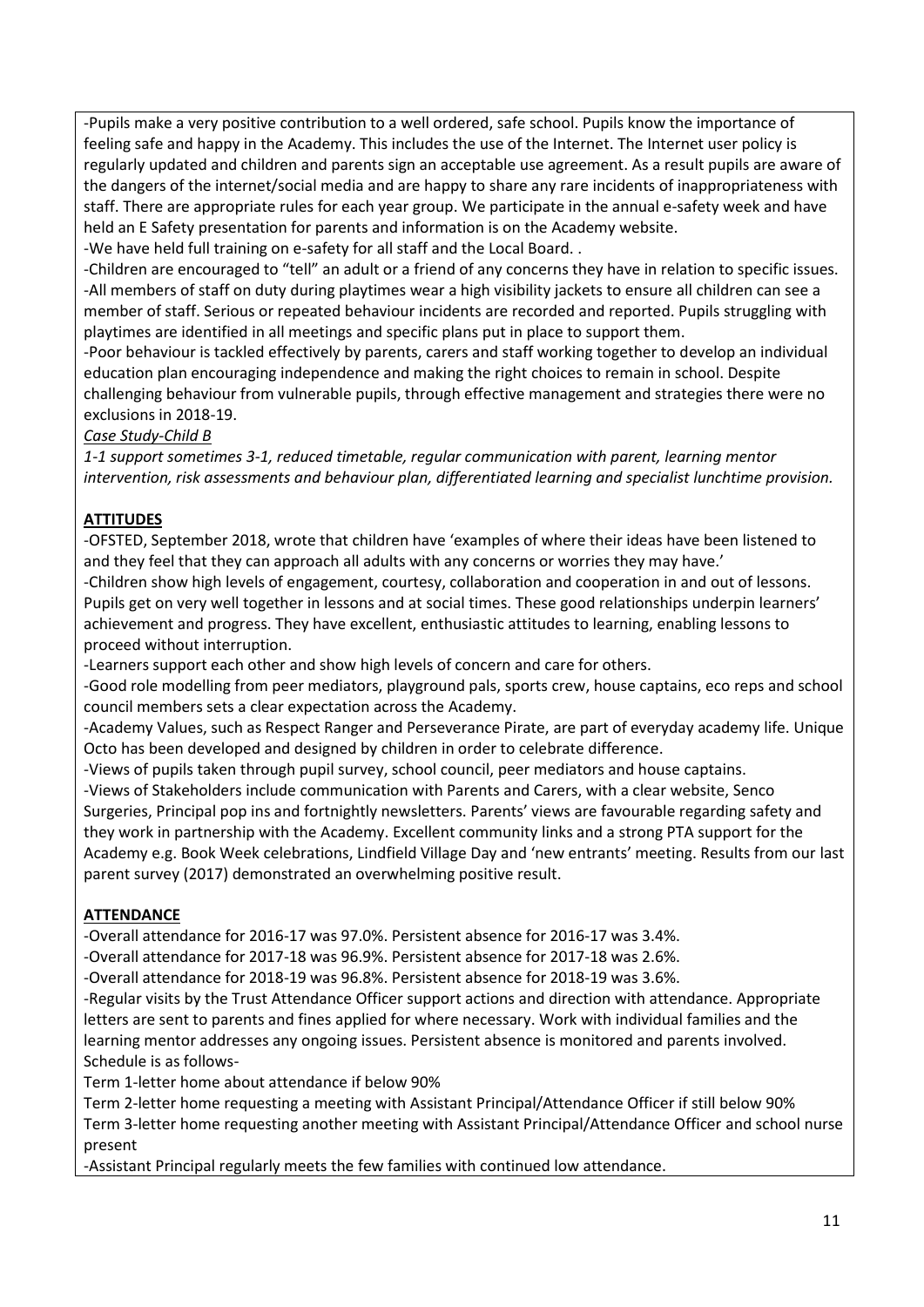-EHCPs put in place to support attendance despite medical needs.

-Attendance and punctuality are celebrated through assemblies and the newsletter.

-KS1 and KS2 end of term award for the two classes with the highest attendance in the Academy.

## **Areas of development**

-To continue to celebrate diversity through our curriculum and promote positive attitudes towards difference.

-Continue to review and improve lunchtime, morning and afternoon routines including playtimes.

-To continue to support the few children who have poor attendance or who are late to attend.

-To continue to actively discourage holiday leave through communication and fines.

-To continue to effectively manage challenging behaviour from vulnerable pupils.

### Section 7: Personal Development

### **SEF Grade: OUTSTANDING**

## **Key Strengths**

-OFSTED, September 2018, wrote that 'the school is a welcoming and happy place to be, underpinned by the schools values, which include celebration, success, perseverance and respect.'

-Children have plenty of opportunities to celebrate their learning e.g. weekly sharing assemblies, weekly celebration assemblies, art exhibitions, locality enrichment opportunities, music concerts, Year 6 drama productions, Christmas shows and community choir/dance events. This gives the children pride in their achievement and commitment to learning, supported by a positive culture across the whole school. *Case Study-Child A*

*Peer mediators- wrote letters to apply and selected on merit. Then receive training for this role. These children then assisted staff with implementing the Good Behaviour Code- resolving KS1 conflict and movement around school*

-Stakeholders have reported that the use of Values Stickers and certificates continues to promote courtesy and consideration in children.

-Healthy Schools and promotion of healthy eating is of great importance in our Academy. Our Healthy Schools coordinator has arranged staff meetings, visiting chefs, healthy eating demonstrations to parents and visits to supermarkets. The school council selected the school dinner menu to ensure it was balanced and healthy.

-Exercise is promoted throughout the school through a wide range of sporting activities available before and after school. Within class every day opportunities to be active are planned such as the 'daily run' and regular brain breaks. Teachers have received CPD in teaching PE and high profile is given to sporting achievement in celebration assemblies and regular tweets.

-Whole school Jigsaw curriculum for PSHCE has enabled children to develop and demonstrate skills and attitudes that will allow them to participate fully in and contribute positively to life in modern Britain. -A wide, rich set of experiences and opportunities are provided for all children to interact positively across a

range of situations e.g. many clubs, sports activities, competitions, church visits, Village Day parade, cross phase curriculum afternoons, singing in the community and Super Celebrations.

-Strategies for positive learning behaviour have been put in place e.g. crystal ball moments, what to do if you are stuck? (The 3 Bs) and Growth Mindset problem solving solutions. These strategies promote selfconfidence, self-awareness and an understanding of how to be a successful learner.

-Plenty of opportunities are arranged to promote end of year transition and Year 6 work closely with feeder secondary schools to prepare for KS3. This also happens for pre-school transition.

-Programmes are offered to vulnerable children and their families to promote positive school experiences e.g. Forest School, Circle of Friends and Lunchtime Club. This includes enabling children to manage their own feelings and behaviour and how they relate to others.

-Vulnerable children receive targeted support from our Learning Mentor. School makes use of Family and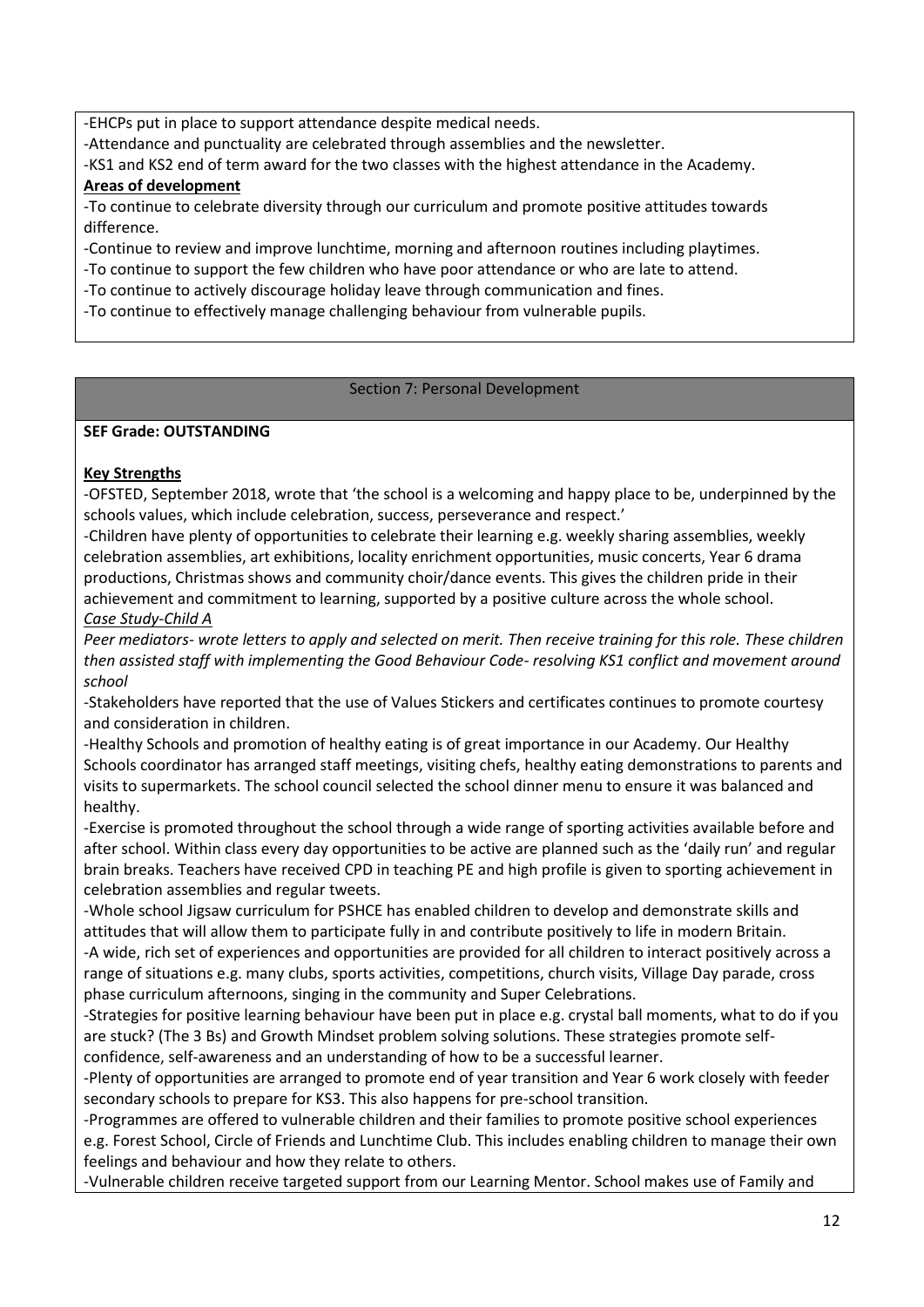Child support workers and Family Link Workers.

-Daily 'Lunch Club' in place to support children with any pastoral need.

-All children have access to the Learning Mentor who is available to counsel and provide emotional support. -Provision for Pupil Premium children is personalised and aimed to widen their life experience, providing cultural capital.

-SEND children have personalised learning tailored from their individual starting points to ensure they reach their potential.

-Pupils with medical need have an Individual Health Care Plan.

## **SPRITUAL, MORAL, SOCIAL AND CULTURAL**

-Social, moral, spiritual and cultural diversity are embedded and underpins the curriculum.

-Equality Week celebrates all.

-Forest School programme for all Year 4 children.

-Structured programme of assemblies that enable children to understand our Academy Values (Respect, Teamwork, Success, Celebration, Perseverance, Enthusiasm and Independence), British Values, other faiths and provide opportunities to take part in charitable events and national celebrations. We ensure that they are well prepared to respect others and contribute to wider society and life in Britain. -We have an elected and democratic School Council.

## **BRITISH VALUES**

**-**There is an acceptance and engagement with the fundamental British Values across our Academy.

-We have developed a British Values Curriculum statement identifying areas of the curriculum where British Values are taught and explored.

-Children develop and demonstrate skills and attitudes that will allow them to participate fully in and contribute positively to life in modern Britain.

**Democracy**- regular school elections in line with national elections for KS1 and KS2 children, pupil election of house captains, school council and eco warriors. Children are given opportunities to raise concerns, make decisions or share ideas with the school council.

**Rule of Law** – development of our own school codes of behaviour based on rights and responsibilities, links with emergency services, class behaviour codes developed together in each classroom.

**Individual liberty** –Choice of challenge in work and play, choice of activity in playtimes, a wide range of afterschool clubs on offer, expectations are set and pupils understand how to make safe choices.

**Mutual Respect**- Mutual respect our Behaviour policy, values and ethos. Many opportunities are provided for children to work in teams (houses). Peer mediators, playground pals and sports leaders also play a significant role.

**Tolerance for those with differing faiths** – Children state that our Academy teaches us to respect people who are different. We have a coordinated assembly programme celebrating diversity and welcome visitors into our Academy (community assemblies).

## **Spiritual Development**

-Development of mindfulness sessions across the Academy.

-Class time dedicated to reflection on learning. (use of our crystal ball)

-Use of imagination and creativity across our broad topic based curriculum and our PHSE and RE curriculums. -Development of self-confidence, taking part and performing in class assemblies, school productions or activities.

## **Moral Development**

-Good Behaviour code

-School Values and behaviour system designed to celebrate positive behaviour.

-Think sheet – children have the opportunity to reflect when things go wrong and are encouraged to understand the consequences of their behaviour and actions.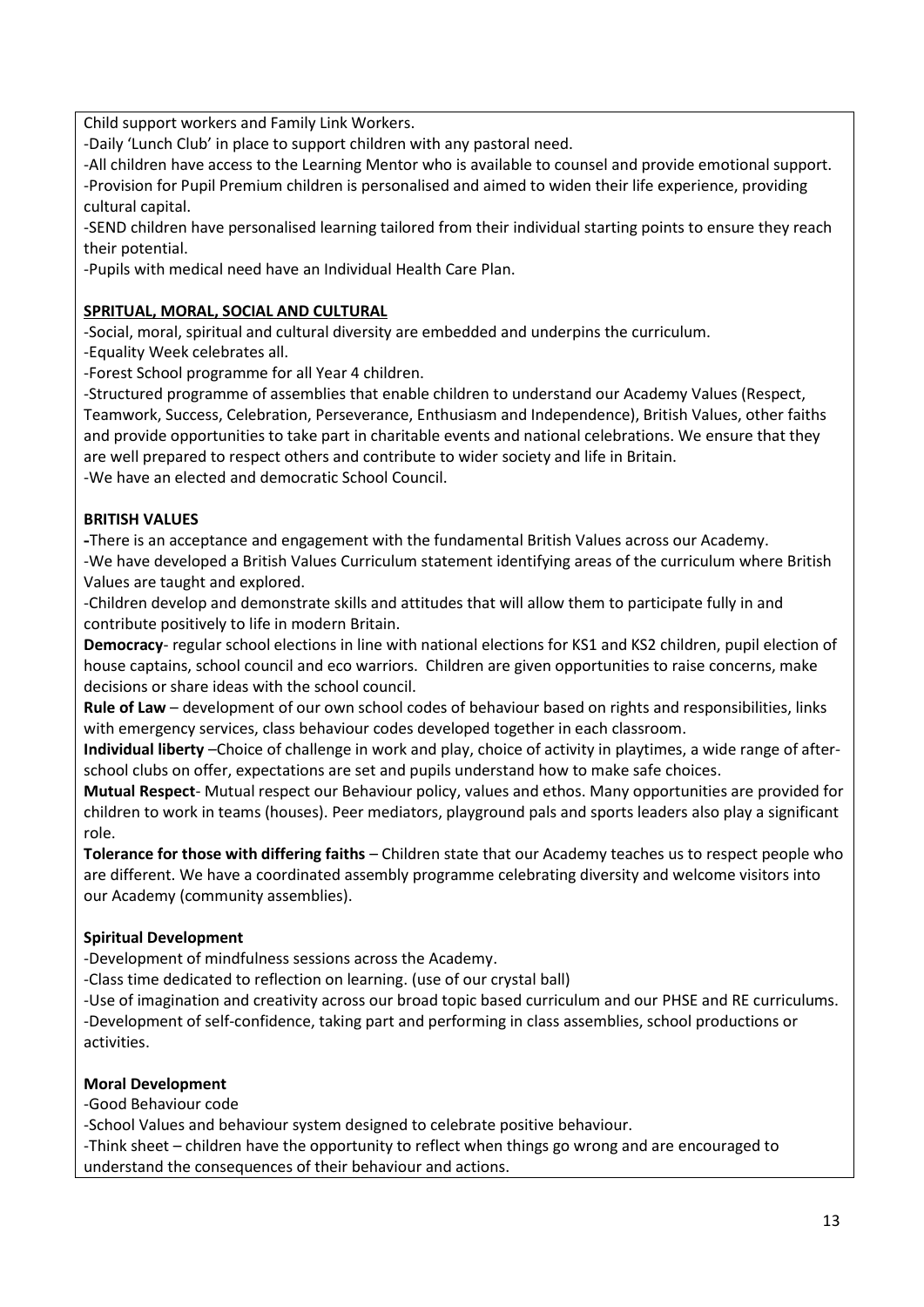-PHSE curriculum gives children the opportunity to discuss a dilemma.

## **Social Development**

-Opportunities for all children to interact positively across a range of situations e.g. many clubs, sports activities, competitions, church visits, village day parade, cross phase curriculum weeks, singing in the community and Super Celebrations.

-House rewards across the Academy.

## **Cultural Development**

-We aspire for all our children to develop a love of learning and have developed a broad and creative curriculum providing a range of opportunities.

-Development of a wide range of activities across the school through our work to achieving Artsmark Silver – whole school arts celebration, locality competitions, drama clubs, 'mega' choir, musical assemblies, book week, reading and writing competitions.

- Local cultural experiences such as taking part in Lindfield Arts Festival.

### **Areas for Development**.

-To continue to make wider links through Community Assemblies.

-To embed children's emotional literacy across the whole school using zones of regulations.

### Section 8: Leadership and Management

#### **SEF Grade: OUTSTANDING**

## **Key Strengths:**

## **AMBITION AND HIGH EXPECTATIONS**

-OFSTED, September 2018, wrote 'There is a strong ethos of ambition and high expectations within a caring and nurturing environment.'

-The Principal, Local Board and staff have ambitious vision for the Academy. We all continue to develop the three-year strategic plan. This road map can be found on the Academy website.

-The Academy has a culture of a calm, orderly and respectful environment which underpins the smooth running of it.

-Both the Principal and Vice Principal have significant responsibilities for teaching and learning standards throughout the Academy.

-Challenging targets are set each year for pupils' attainment and progress and in all areas of the Academy's work. These are carefully monitored and used as important means of judging the Academy's success.

-The SLT, supported by Subject Leaders, are successful in monitoring, evaluating, reviewing and improving teaching and learning.

-The Principal provides opportunities and support for staff development. All staff engage with both internal and external opportunities for professional enhancement.

-Leaders support staff in dealing with tricky conversations with parents.

-We have a strong locality with an ethos of sharing expertise and CPD opportunities. Good practice is also shared through staff meetings, INSET Days, moderation sessions and year group meetings.

-The Academy is committed to shared planning and PPA sessions in order to provide the very best learning opportunities for our pupils whilst managing Teacher Workload.

-The Academy is committed to equality of opportunity for all staff and children. The policy for Equal Opportunities and Inclusion within Lindfield Primary Academy adheres to the guidelines laid down by the West Sussex Education Authority and the Academy Trust. Its purpose is to actively support the practice of a code of equal opportunity and inclusion across all aspects of school life.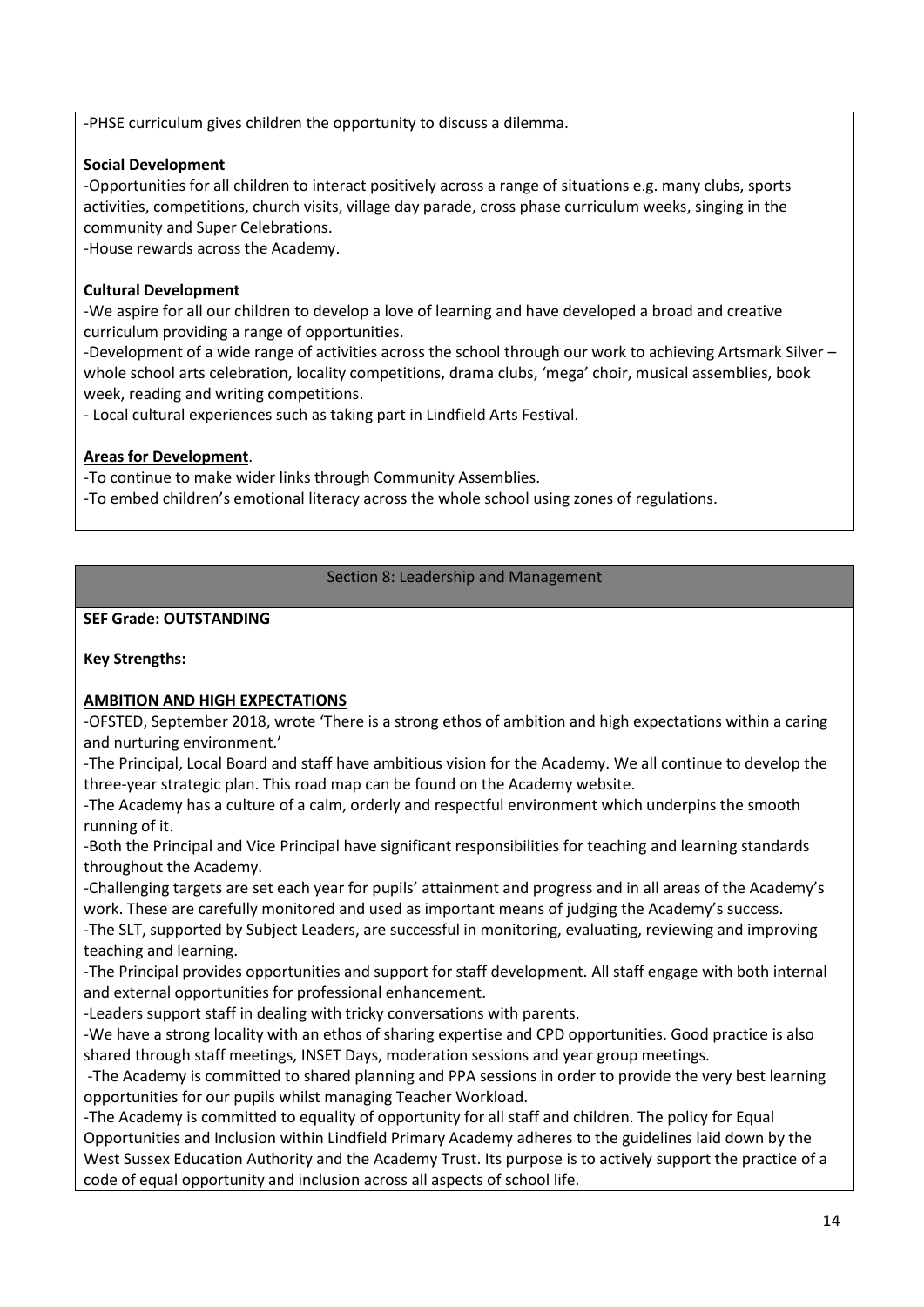-The monitoring, evaluation and support of teaching and learning play a key role in our school's effectiveness and improvement. Termly observations are undertaken by the Principal, Vice Principal and Assistant Principal and the focus of these audits has a specific theme. Verbal feedback is given on all lessons to enable teachers to reflect on and progress their practice.

-The Academy is continuing to develop a peer/coaching cycle within the use of IRIS.

-Rapid Achievement Plan (RAP) Key Targets developed by all staff. Action Plans written and regularly reviewed on an annual cycle based on Academy data.

-RAP for Subjects is developed by subject leaders and is also reviewed annually.

-Pupil Progress Meetings based on the internal tracking system happen with staff discussing disadvantaged children and more-able children first. If targets are not met then interventions will be identified on Action Plans.

-School leaders have lead INSET with other Academies and Schools within the locality on our broad and balanced curriculum.

-We welcome over 80 volunteers into the Academy. This has included links with local business in setting up an effective reading program.

-OFSTED, September 2018, wrote that 'parents, carers, governors and leaders from the Trust have full confidence in the leadership of the school.'

## **SAFEGUARDING**

-The Academy's arrangements for safeguarding pupils meet all statutory requirements in full and they are very effective in providing an environment in which children thrive and do well.

-Academy Leaders have implemented effective procedures for the safeguarding of pupils and have successfully met all current government requirements, for example, child protection procedures and risk assessment. All staff are fully trained in keeping pupils safe from abuse, sexual exploitation and radicalization. -Safeguarding is a major part of all new staff induction procedures.

-CPOMS has been introduced for greater efficiency within Safeguarding.

-The school business manager maintains the single central record. Safety and security checks are carried out in line with DCSF requirements and records are kept.

-There are 5 Designated Safeguarding Officers for Child Protection.

-SLT meet weekly to discuss Safeguarding issues from the previous week and update for the week ahead. SLT also meet with the local board member for Safeguarding once a term to go through the Safeguarding Peer Review Action plan.

-Staff complete the county 'Evolve' risk assessment for all educational visits.

-Staff supported in risk assessments by the EVC.

-Regular fire drills and lockdown drills are held.

-The Local Board have been DBS checked and have the necessary Safeguarding training.

-Our Medicines Officer monitors, evaluates and reviews current practice.

-Annual visits to Years R, 2 and 5 by local fire officers to deliver fire safety programmes raising awareness of children to the dangers.

-Our Premises Officer has undertaken a range of training courses to ensure site safety is maintained. Regular inspections are carried out with SLT, tree surgeons and fire technicians. All cleaning fluids are kept in a locked cupboard. There is a COSHH register, which is updated when new materials are purchased. A monthly temperature test on the water is carried out coupled with the annual water safety test. Annual PAT testing is carried out together with electricity and emergency lights test. Annual service on intruder alarms. Universal services carry out inspections on PE equipment. A snow plan is in place and reviewed every year together with the emergency response plan.

-Top ten risks from the Academy have been identified by the Risk Management Group. This group will meet termly to discuss progress of risks.

## **STAFF DEVELOPMENT AND WELL-BEING**

-Teacher workload considerations are central to academy initiatives.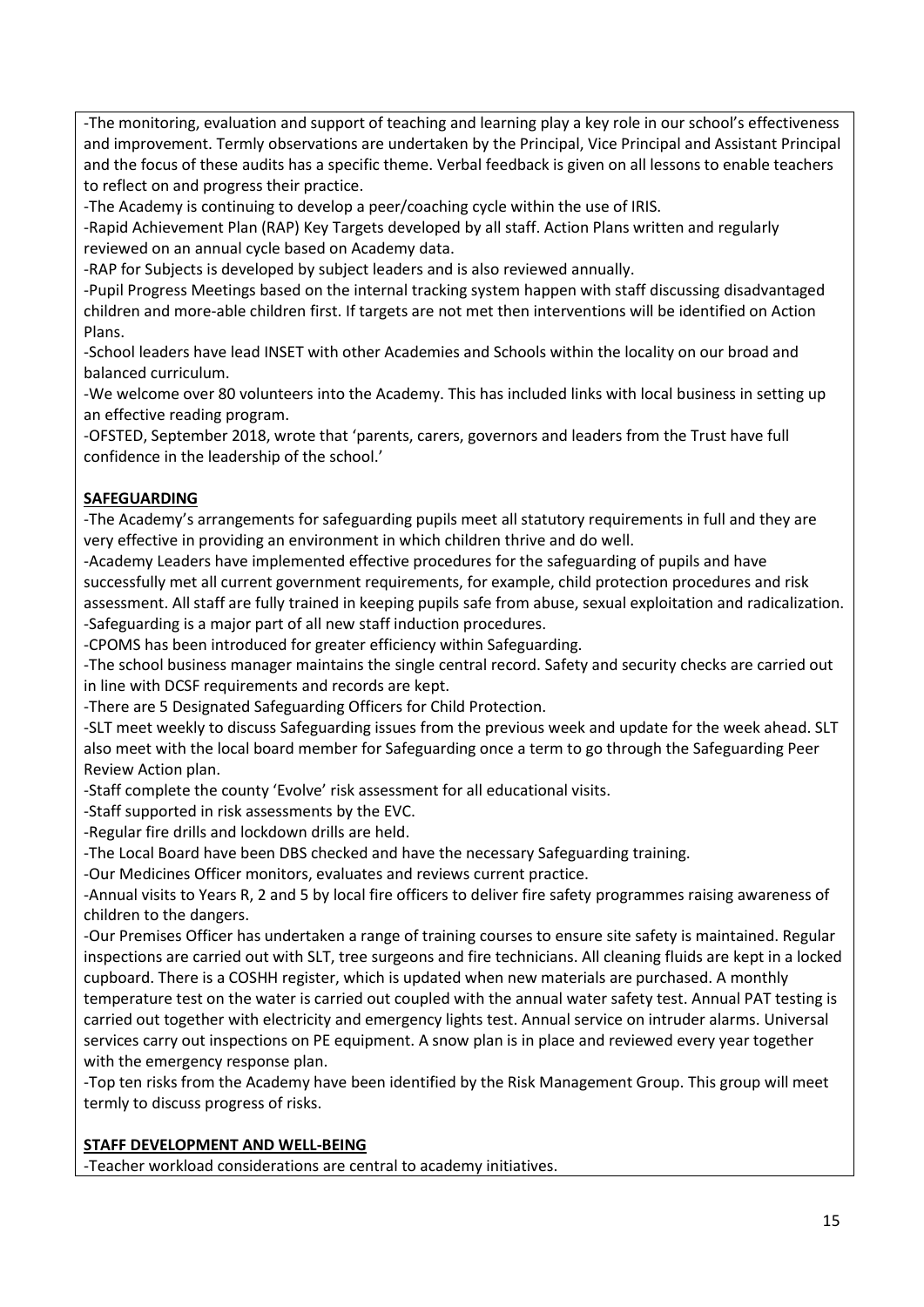-Leaders ensure teacher voice is central to whole-school developments, ensuring workload impact is assessed.

-Whole school approach to professional development through IRIS Twilight sessions built upon over three years. Teachers continue to develop and reflect on their pedagogical knowledge.

-Continued highly effective professional and subject knowledge development takes place in regular staff meetings and INSETs (with key focus on curriculum development).

-Teacher Workload: Focused staff meetings have a structured and managed agenda. Meeting time adapted so staff can complete data captures, report writing and ILPs. Meaningful time given on staff meeting agendas to ensure a whole-academy approach to school development.

-Regular review of practice to ensure smarter approach to teacher workload.

-Shared PPA.

-Regular opportunities are given for teacher feedback when new initiatives are introduced.

-Well-being Wednesday introduced including snacks and well-being bulletin.

-Well-being item included on staff meeting agendas.

### **PARENTAL ENGAGEMENT AND PARTNERSHIPS**

- The OFSTED parent survey from September 2018 stated that 100% of parents agreed that their child is happy at school.

-The Academy has worked hard to improve the engagement of parents. Along with an open door policy, this regular engagement with parents include, teacher drop in sessions, 'Principal Pop In' sessions, Newsletters, Read Write Inc. information letters, 'Welcome to the year group' meetings, '6 weeks in' meetings, parent volunteer requests, Learning Mentor sessions, ILP's shared at an additional SEN parents meeting, parent survey, Interim Reports and End of Year reports and Community events.

-The Academy provides a range of opportunities to hear the views of hard to reach parents and carers or those of vulnerable pupils through the use of the Learning Mentor and PP coordinator.

-Parent survey completed annually.

-There are regular updates on the Academy website to inform parents.

-Regular Tweets on Twitter.

-In response to feedback from the parent survey, a number of curriculum meetings are held.

-Parent information evenings have included: 6 weeks in, E-Safety, Year 1 Phonics, Year 2 SATS, Year 6 SATS, Assessment without levels and Supporting Maths at Home and Supporting Reading at Home.

-Regular SEND coffee mornings.

#### **Areas for Development:**

-Continue to raise the leadership potential and leadership capacity of all staff.

-Ensure that the Academy appraisal system continues to both challenge staff and support them in providing the best possible teaching and learning for all children.

-To further develop quality first teaching via the use of IRIS coaching technology.

-To continue to be more efficient and monitor the Academy budget.

-To continue to review the Local Board 3 year Strategic Plan.

-Continuing and continuous vigilance in all matters related to safeguarding.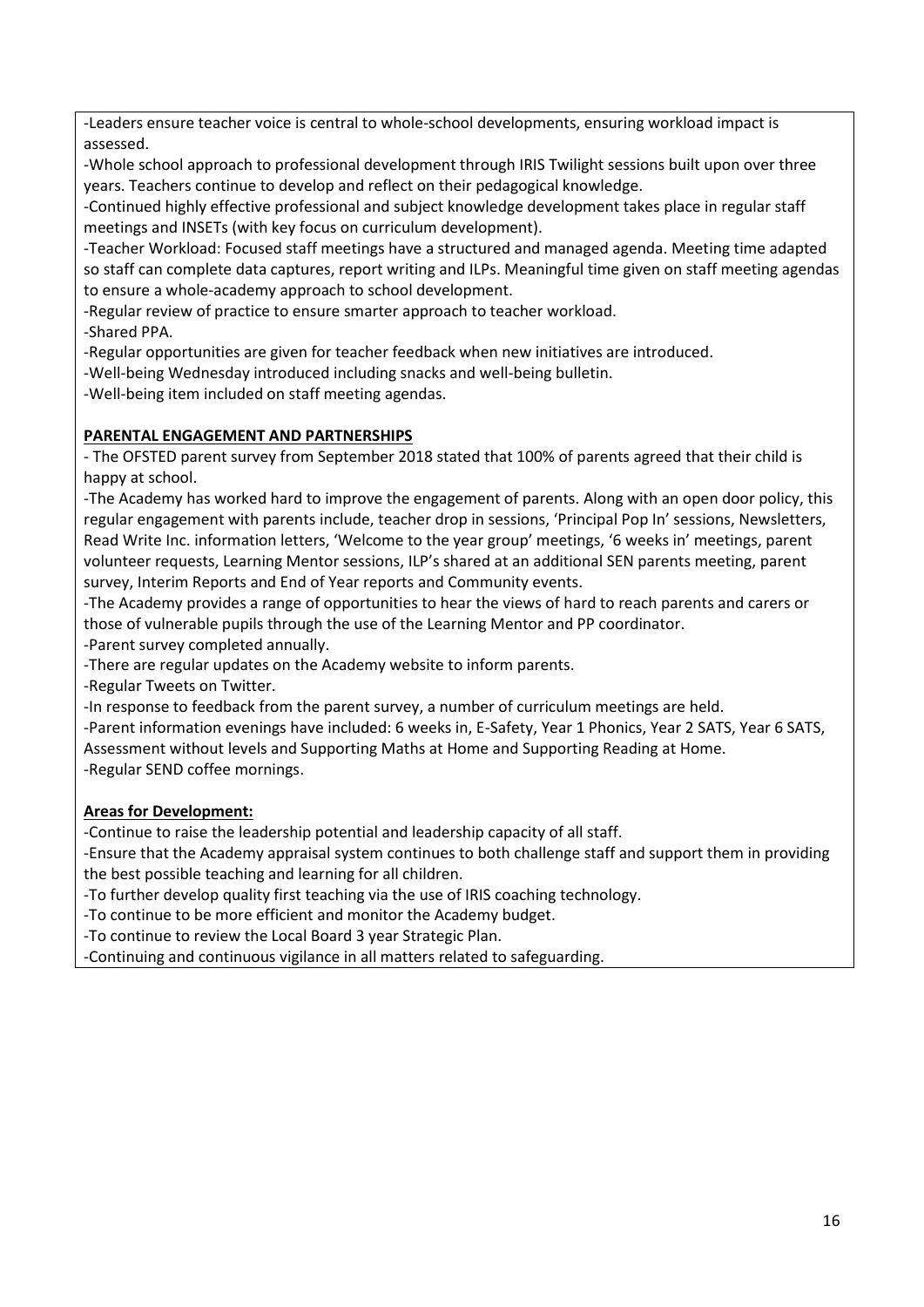## Section 9: Early Years Provision

## **SEF Grade: OUTSTANDING**

## **Intent**

-The EYFS curriculum provides no limits or barriers to the children's achievements, regardless of their backgrounds, circumstances or needs. The high ambition it embodies is shared by all staff.

-The curriculum promotes teaching and learning to ensure children are ready for school; and stimulates the broad range of knowledge and skills that provide the foundation for good future progress through school and life.

-Curriculum is sequenced and takes account of baseline assessments.

-Children follow the whole school phonics programme of Read Write Inc. This is a daily programme of interactive experiences that promote phonological awareness and key skills for reading and spelling. This programme continues throughout the Foundation Stage and into Key Stage 1.

-Focus on communication and language - 'All About Me' boxes. Chn create them at home and fill them with things special to them to promote speaking and listening. Informs us of children's experiences and favourite / important things and events.

# **Implementation**

## **Phonics**

-Systematic approach to reading ensures all children learn and enjoy reading from day 1.

-Differentiated daily phonics lessons across the year group, with some children joining year 1 in the summer term.

-Actions created by a teacher reinforce the RWInc sounds. This has enabled the children to learn the graphemes far more confidently.

-Children take home decodable texts closely matched to their phonic ability from our wide range of book banded books.

-Phonics is taught daily and digraphs are introduced earlier to support independent spelling attempts and 'tricky' words are taught in relation to weekly writing tasks.

-87.8% were expected or exceeding in reading in 2017.

-90% were expected or exceeding in reading in 2018.

## **Effectiveness of Leaders to drive improvement**

-Baseline assessments set the bench mark for closely tracking children's development using Target Tracker and other teacher generated tracking documents. This allows development to be tracked, closely supporting and extending individual learning in the inside and outside environment. TAs are trained to use the class tracking charts to focus challenge and support.

-Teachers and TAs are undertaking the National Pilot for Baseline assessments.

-Weekly Next Steps trackers are used by all teachers.

-Ability focused teaching has proved very effective in improving the standard of children's writing.

-Marking stickers are used to respond to writing and ensure children are clear about their ways forward. -Independent writing is celebrated on the 'Star writers' display. The display is updated with new writing half

termly to celebrate children's progress.

-Termly topics maximise opportunities for writing, including the use of traditional tales and small world reenacting.

-Weekly interventions are delivered for targeted groups and individuals to move them towards GLD; these include School Start, fine motor activities, phonics and number support.

-Learning Journeys have been adapted to allow more time to work on each text in greater depth.

-Maths is highly valued. Number hunt challenges, estimation stations and new storage units are used for collections of natural objects to count to engage children in maths activities.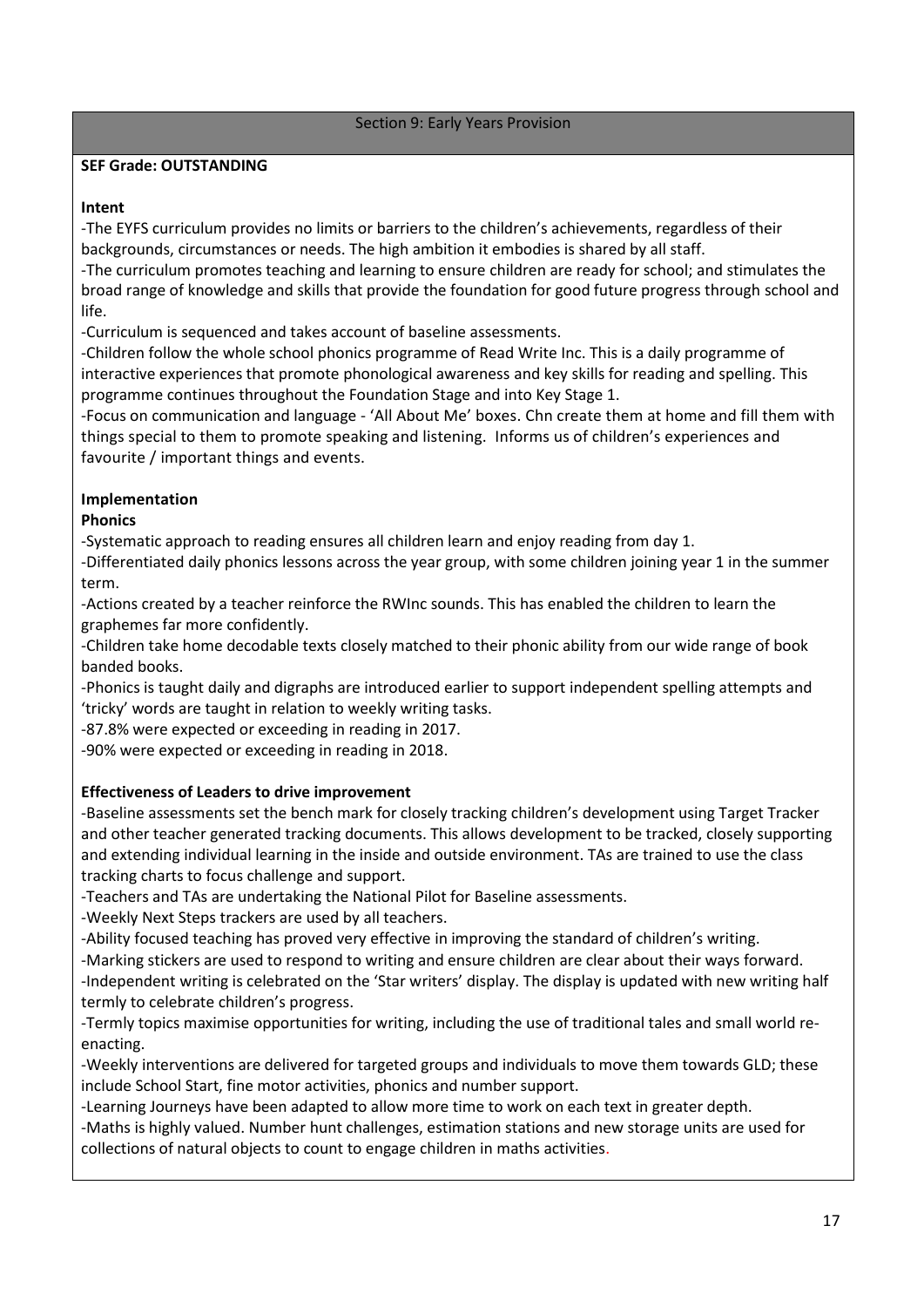#### **How teaching nurtures, engages and motivates**

-Independent challenges in writing and maths are encouraged during Discovery time. These are linked to the school values and rewarded by certificates and rainbow chart.

-Self-initiated and independent writing is a focus throughout the setting. Dens responding to child interests have been created. Staff spend time talking to the children about what interests them and then create inviting spaces for writing, for example Super Heroes, Dinosaur Adventures and Paw Patrol.

-Writing opportunities are incorporated into role play, for example when writing notes in a vetinary surgery or completing appointment slips

-Children use their own writing belts and mini clipboards to encourage writing in all areas.

-Outside, the children enjoy number tasks through physical games, for example throwing balls at number targets and beanbags into numbered hoops. Number characters with accompanying rhymes have been designed to enable children to recognise numbers, particularly the teen numbers. This has proved very effective.

-Jigsaw Jenie times promote happy relationships and moments of calm. Our PSHE curriculum enables us to promote our British Values. Every day we learn about respecting each other, looking after our environment and making good choices.

-Exciting first hand experiences include; seasonal walks in grounds, village walks, police and firefighter visits, visits to the Bluebell Railway, incubating hens eggs and caring for chicks, visiting chickens, cooking activities. -Staff have developed the quality of opportunities for 'Understanding the World' in the outside learning environment. Bulbs and seeds have been donated by the community to enhance our growing area which includes a bug hotel.

-Participation in whole school events and enrichment weeks such as book week, role model week, antibullying week, diversity week. Joining in with community events such as Village Day.

## **Safeguarding**

-All staff up to date with safeguarding training and procedures.

-Teachers visit nurseries in the summer term as part of a thorough transition plan.

-Home visits take place for every child in the first week of the Autumn term.

-Medical information is shared throughout the team and updated regularly.

## **Behaviour**

-Class golden rules are written with the children and displayed with the children's handprints. Linked to our school values and British Values.

-Rainbow chart used to reward and encourage good behaviour.

-Early dialogue with parents if behavior issues arise.

## **Engagement with parents**

-Welcome meeting with new parents and story sessions for new children, visits to nursery settings and meeting with parents for children with additional needs.

-6 weeks in meeting has been adapted in response to previous feedback to include information about maths as well as reading, writing, phonics and classroom routines. Feedback from this year's event was 100% positive.

-Termly reports are sent home so all areas of learning are reported on throughout the year

-Parents receive regular phonics information on new sounds being taught so they can support their children at home.

-Sharing written next steps with parents at consultation meetings enables them to help their child reach individual targets. Parental feedback to interim reports is included in the learning journals.

-Class notice board shares overview of the next week with suggestions for maths activities at home. Class reps share this information with working parents.

-Heroes at Home stars develop further home/school links, moments for celebration and provide parent voice in evidence.